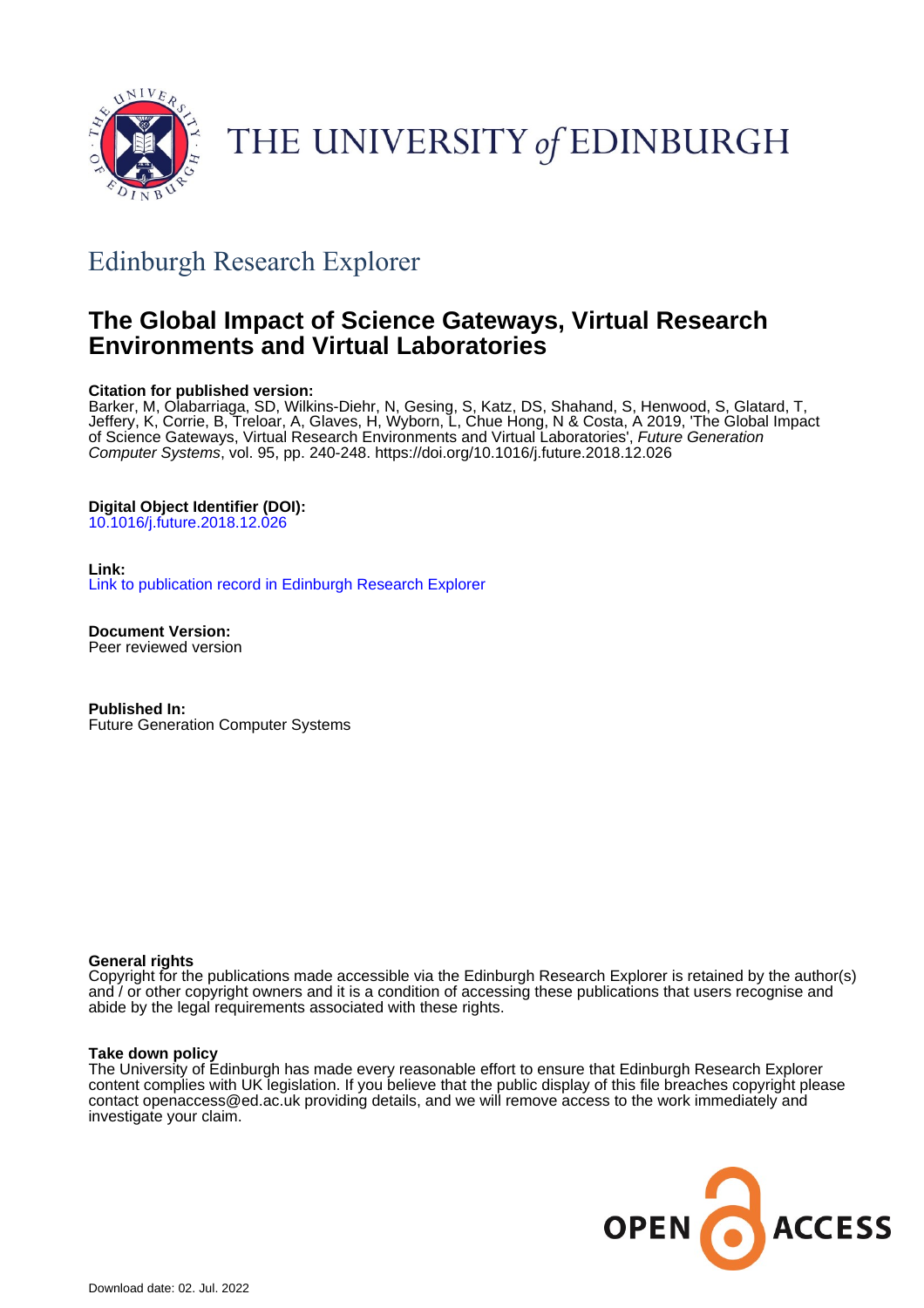## **Manuscript Details**

| <b>Manuscript number</b> | FGCS 2018 1298 R1                                                                                |
|--------------------------|--------------------------------------------------------------------------------------------------|
| <b>Title</b>             | The Global Impact of Science Gateways, Virtual Research Environments and<br>Virtual Laboratories |
| <b>Article type</b>      | <b>Full Length Article</b>                                                                       |

## **Abstract**

Science gateways, virtual laboratories and virtual research environments are all terms used to refer to communitydeveloped digital environments that are designed to meet a set of needs for a research community. Specifically, they refer to integrated access to research community resources including software, data, collaboration tools, workflows, instrumentation and high-performance computing, usually via Web and mobile applications. Science gateways, virtual laboratories and virtual research environments are enabling significant contributions to many research domains, facilitating more efficient, open, reproducible research in bold new ways. This paper explores the global impact achieved by the sum effects of these programs in increasing research impact, demonstrates their value in the broader digital landscape and discusses future opportunities. This is evidenced through examination of national and international programs in this field.

| <b>Keywords</b>                                     | science gateways; virtual research environments; virtual laboratories; open<br>science; e-infrastructure; cyberinfrastructure                                                                                                                                |
|-----------------------------------------------------|--------------------------------------------------------------------------------------------------------------------------------------------------------------------------------------------------------------------------------------------------------------|
| Taxonomy                                            | Human-Centered Computing, Information Systems, Applied Computing,<br>Software Engineering                                                                                                                                                                    |
| <b>Corresponding Author</b>                         | Silvia Olabarriaga                                                                                                                                                                                                                                           |
| <b>Corresponding Author's</b><br><b>Institution</b> | AMC                                                                                                                                                                                                                                                          |
| <b>Order of Authors</b>                             | Michelle Barker, Silvia Olabarriaga, Nancy Wilkins-Diehr, Sandra Gesing, Daniel<br>S. Katz, Shayan Shahand, Scott Henwood, Tristan Glatard, Keith Jeffery, Brian<br>Corrie, Andrew Treloar, Helen Glaves, Lesley Wyborn, Neil Chue Hong,<br>Alessandro Costa |
| <b>Suggested reviewers</b>                          | Nigel Ward, Christopher Brown, Peter Kacsuk                                                                                                                                                                                                                  |

## **Submission Files Included in this PDF**

## **File Name [File Type]**

answers-to-reviewers-final.pdf [Response to Reviewers]

revised-trackchanges.pdf [Revised Manuscript with Changes Marked]

revised.pdf [Manuscript File]

## **Submission Files Not Included in this PDF**

## **File Name [File Type]**

highlights.txt [Highlights]

bio-SDO.txt [Author Biography]

photo-sdo.png [Author Photo]

To view all the submission files, including those not included in the PDF, click on the manuscript title on your EVISE Homepage, then click 'Download zip file'.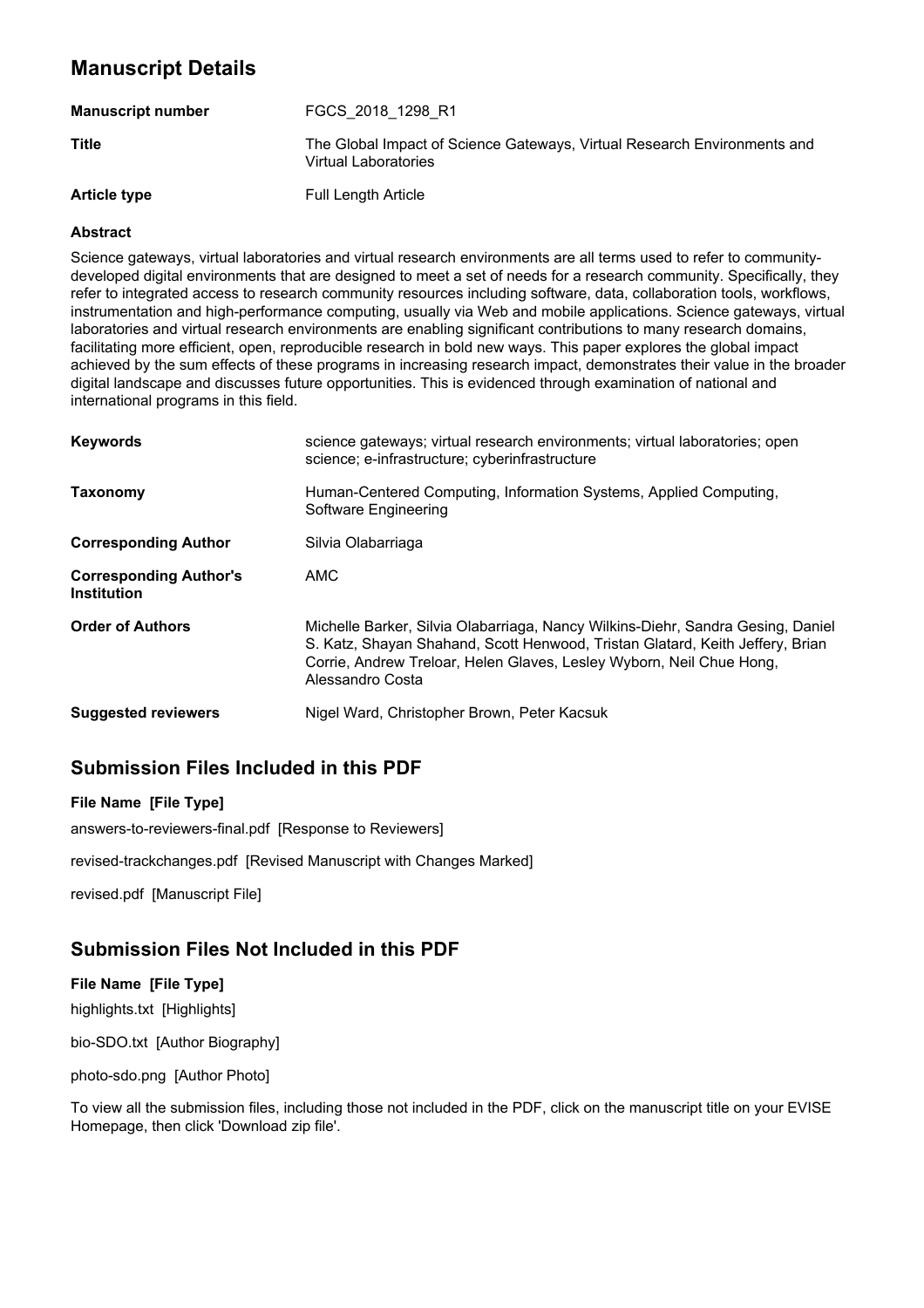## The Global Impact of Science Gateways, Virtual Research Environments and Virtual Laboratories

Michelle Barker<sup>a,\*</sup>, Silvia Delgado Olabarriaga<sup>b</sup>, Nancy Wilkins-Diehr<sup>c</sup>, Sandra Gesing<sup>d</sup>, Daniel S. Katz<sup>e</sup>, Shayan Shahand<sup>f</sup>, Scott Henwood<sup>g</sup>, Tristan Glatard<sup>h</sup>, Keith Jeffery<sup>i</sup>, Brian Corrie<sup>j</sup>, Andrew Treloar<sup>k</sup>, Helen Glaves<sup>1</sup>, Lesley Wyborn<sup>m</sup>, Neil P. Chue Hong<sup>n</sup>, Alessandro Costa<sup>o</sup>

*<sup>a</sup> National eResearch Collaboration Tools and Resources and James Cook University, Australia*

*<sup>b</sup> Amsterdam Medical Centers – Location AMC, University of Amsterdam, The Netherlands <sup>c</sup> San Diego Supercomputer Center, University of California San Diego, USA <sup>d</sup> Department of Computer Science and Engineering/Center for Research Computing, University of Notre Dame, USA <sup>e</sup>National Center for Supercomputing Applications, Department of Computer Science, Department of Electrical and Computer Engineering, School of Information Sciences, University of Illinois at Urbana-Champaign, USA f ServiceNow and Academic Medical Center – University of Amsterdam, The Netherlands <sup>g</sup>CANARIE, Canada*

*<sup>h</sup>Department of Computer Science and Software Engineering, Concordia University, Canada i VRE4EIC and ERCIM, UK*

*j Simon Fraser University, Canada and New Zealand eScience Infrastructure, New Zealand <sup>k</sup>Australian National Data Service, Australia l British Geological Survey, UK*

*<sup>m</sup>National Computational Infrastructure Facility and The Research School of Earth Sciences, Australian National University, Australia*

*<sup>n</sup>University of Edinburgh, UK*

*<sup>o</sup>INAF, Italy*

#### Abstract

Science gateways, virtual laboratories and virtual research environments are all terms used to refer to community-developed digital environments that are designed to meet a set of needs for a research community. Specifically, they refer to integrated access to research community resources including software, data, collaboration tools, workflows, instrumentation and high-performance computing, usually via Web and mobile applications. Science gateways, virtual laboratories and virtual research environments are enabling significant contributions to many research domains, facilitating more efficient, open, reproducible research in bold

<sup>⇤</sup>Corresponding author

*Email address:* michelle.barker@nectar.org.au (Michelle Barker)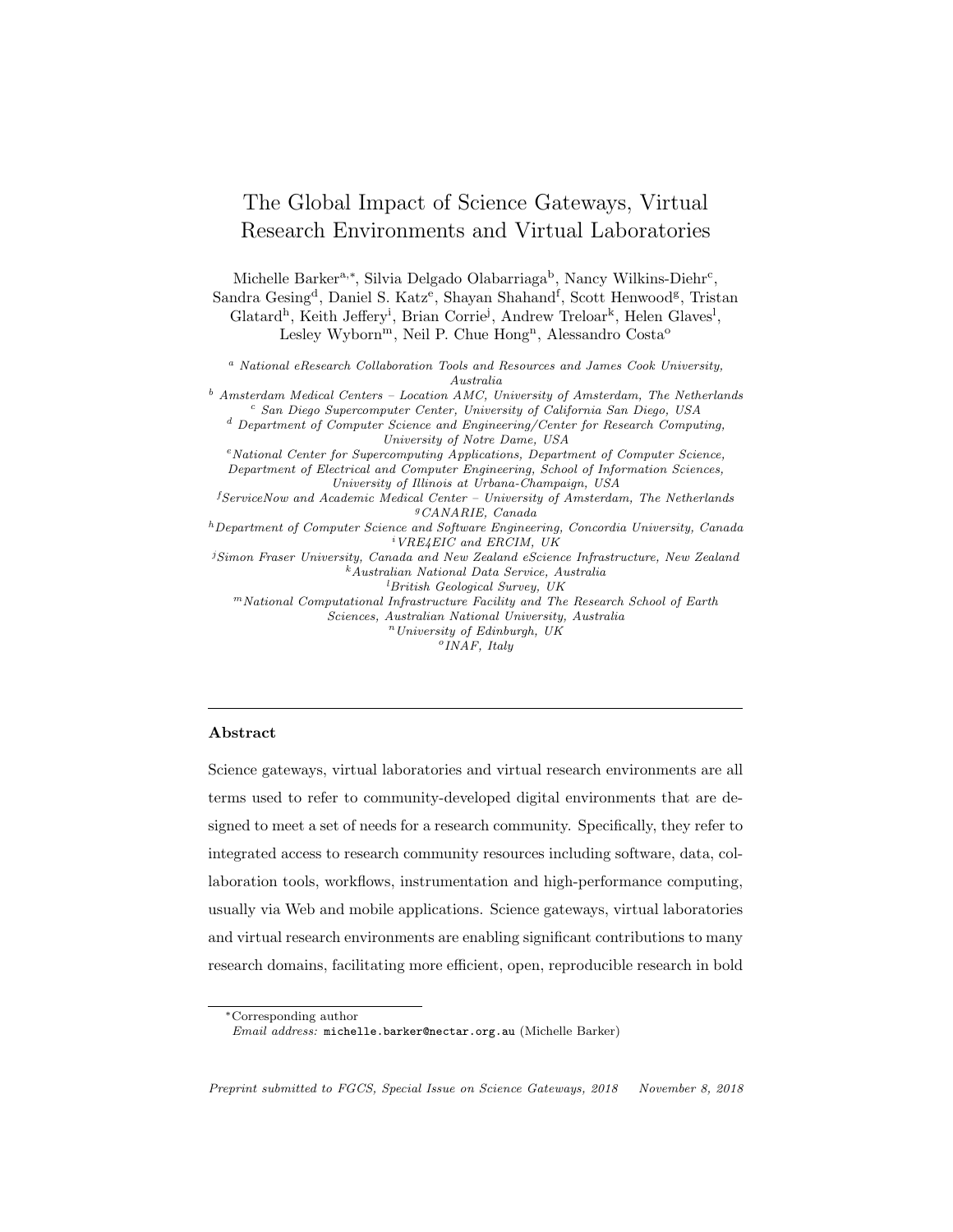new ways. This paper explores the global impact achieved by the sum effects of these programs in increasing research impact, demonstrates their value in the broader digital landscape and discusses future opportunities. This is evidenced through examination of national and international programs in this field. *Keywords:* science gateways, virtual research environments, virtual laboratories, open science, e-infrastructure, cyberinfrastructure

## 1. Introduction

Science gateways, virtual laboratories and virtual research environments (hereafter science gateways) refer to various kinds of community-developed digital interfaces to advanced technologies that support research. They are used in <sup>5</sup> a wide variety of scientific domains, from high-energy physics and astrophysics to humanities and the social sciences. By tailoring digital environments to community needs, science gateways perform a key role in integrating elements of the e-infrastructure landscape, providing online access to software, data, collaboration tools, instrumentation and high-performance computing, to facilitate <sup>10</sup> increased research impacts.

Science gateways are enabling significant contributions in many research domains, with national and international initiatives to develop gateways further demonstrating their importance and value. This paper explores the global impact of these programs, highlighting their successes, value in the broader

- <sup>15</sup> landscape and future focus. The paper begins with a discussion on the definition of terms, then documents national and international programs in this field to illustrate the global impact achieved by the sum effects of these initiatives. This investigation then highlights the role and value of science gateways in the digital research environment, and examines the impact of science gateways, to
- <sup>20</sup> evidence how science gateways facilitate more efficient, open, reproducible research in bold new ways. A discussion of challenges and opportunities ahead concludes the study.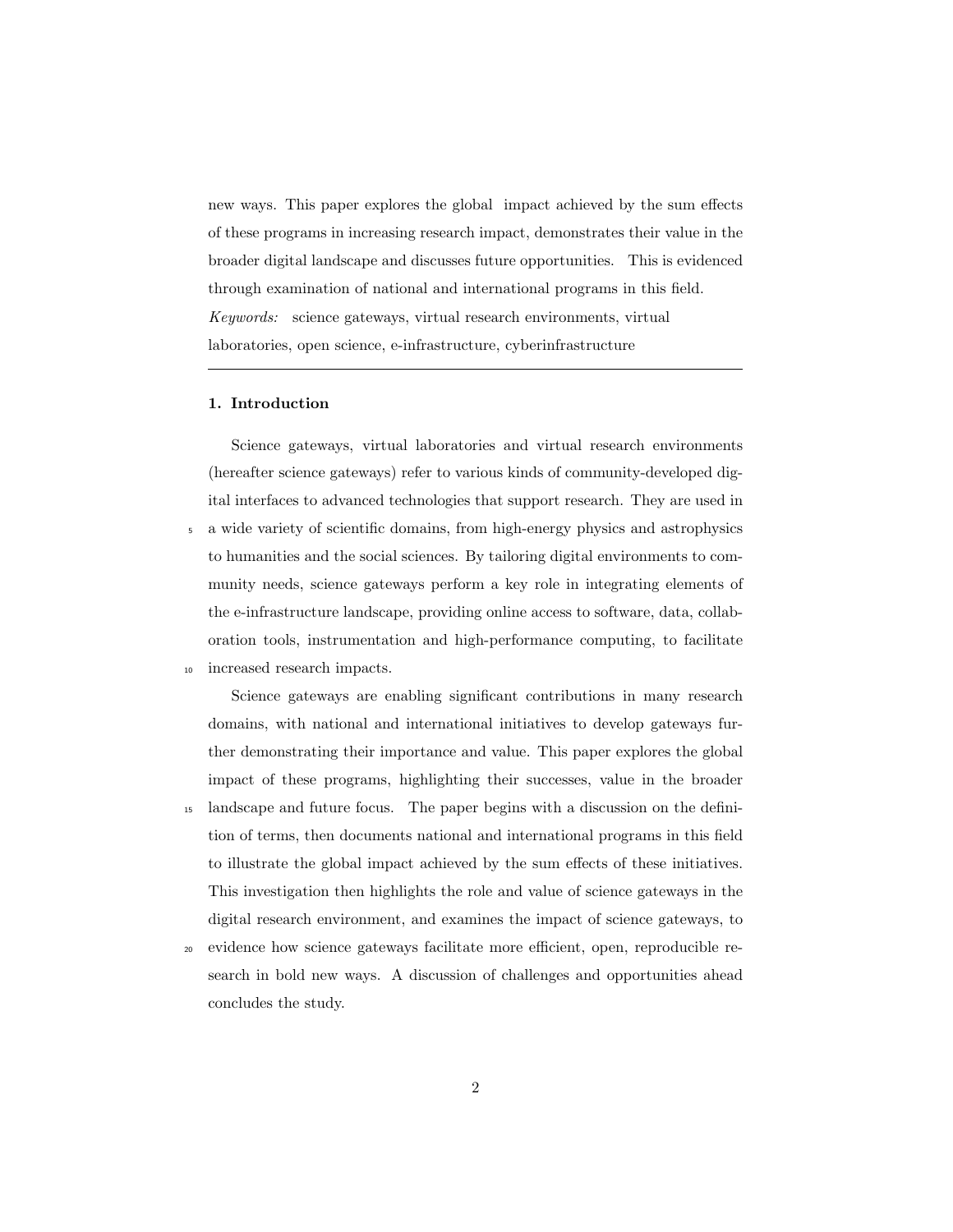### 2. Definition of terms

A number of terms are often used in this field, including science gateways,  $25$  virtual laboratories and virtual research environments (VREs). Different terms exist in large part for historical reasons; science gateways evolved in the USA, virtual laboratories in Australia, and VREs in Europe.

Shahand's analysis of science gateways research defines science gateways as "web-based enterprise information systems that provide scientists with cus-<sup>30</sup> tomized and easy access to community-specific data collections, computational tools and collaborative services on e-Infrastructures." [1] This definition is similar to that used by the Science Gateways Community Institute, the USA's National Science Foundation-funded coordination project in this area, which also differentiates between science gateways and the generic cyberinfrastructure

 $\overline{\mathcal{Z}}$  on which they build  $\overline{\mathcal{Z}}$ . Australia's virtual laboratory community uses similar definitions, with an emphasis on access to integrated data, computational environments and tools **3**.

Between 2004–2011, Jisc funded the development of a number of VREs in the UK, and defined VREs more broadly than science gateways and virtual lab-

- <sup>40</sup> oratories: "The term VRE is now best thought of as shorthand for the tools and technologies needed by researchers to do their research, interact with other researchers ... and to make use of resources and technical infrastructures available both locally and nationally." [4] Horizon 2020, the European Commission's research and innovation framework programme, suggests that VREs "should inte-
- <sup>45</sup> grate resources across all layers of the e-infrastructure (networking, computing, data, software, user interfaces), should foster cross-disciplinary data interoperability and should provide functions allowing data citation and promoting data sharing and trust." **5**

Carusi and Reimer's work notes the relevance of alternative terms includ-<sup>50</sup> ing collaborative e-research community, collaboratory and virtual research community **6** and identifies convergence on a set of characteristic features: "an electronic web-based environment for a) access to data, tools, resources; b) co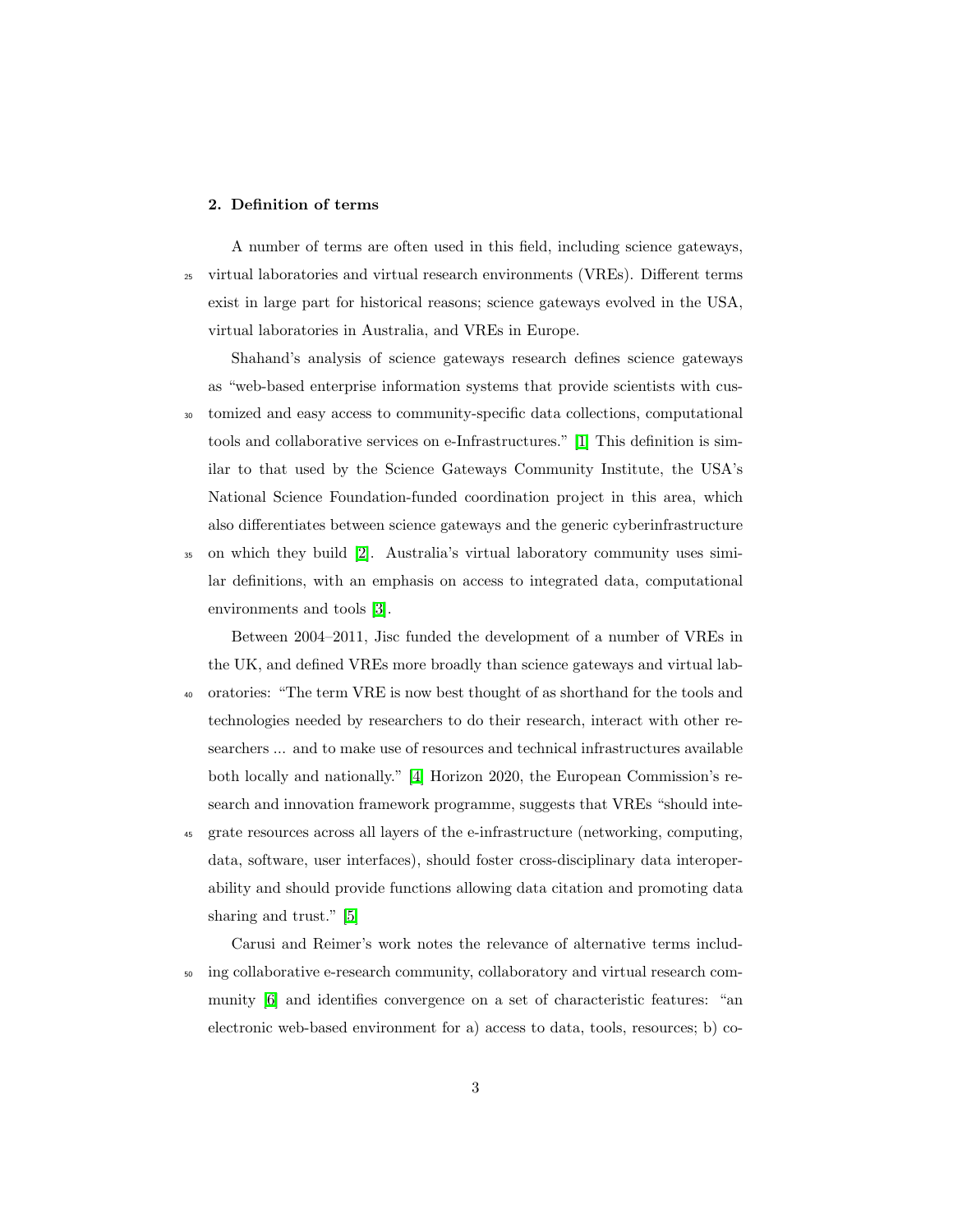operation or collaboration with other researchers; c) cooperation at the intraand inter-institutional levels; or d) preserving or taking care of data and other

- <sup>55</sup> outputs." Candela, Castelli and Pagano's analysis of VREs also identifies five distinguishing features that are similar, however focussed on communities of practice  $\boxed{7}$ . A community of practice is a group of people who share some expertise in a specific field or common interest, and who learn from each other through information sharing  $\boxed{8}$ . The distinguishing features are: "(i) it is
- <sup>60</sup> a web-based working environment; (ii) it is tailored to serve the needs of a community of practice; (iii) it is expected to provide a community of practice with the whole array of commodities needed to accomplish the community's  $\text{goal}(s)$ ; (iv) it is open and flexible with respect to the overall service offering and lifetime; and (v) it promotes fine-grained controlled sharing of both inter-
- <sup>65</sup> mediate and final research results by guaranteeing ownership, provenance and attribution." Shahand also suggests that science gateways usually have five functional properties: usability, scalability, integration, automation and sharing and reuse  $\boxed{1}$ .

It should be noted that science gateways can vary in scope depending on the <sup>70</sup> problems they aim to address and the domains they support. In this paper, an inclusive definition of science gateways is used, covering all the aspects raised above.

### 3. Science gateways activities around the globe

Activities involving science gateways are growing around the globe, with <sup>75</sup> the establishment of programs, organizations, conferences and special issues in scientific journals. These are collectively facilitating more efficient, open, and reproducible research worldwide.

### *3.1. Programs and Organizations*

Whilst science gateways have historically been enabled through a wide vari-<sup>80</sup> ety of mechanisms, they are now increasingly facilitated through national and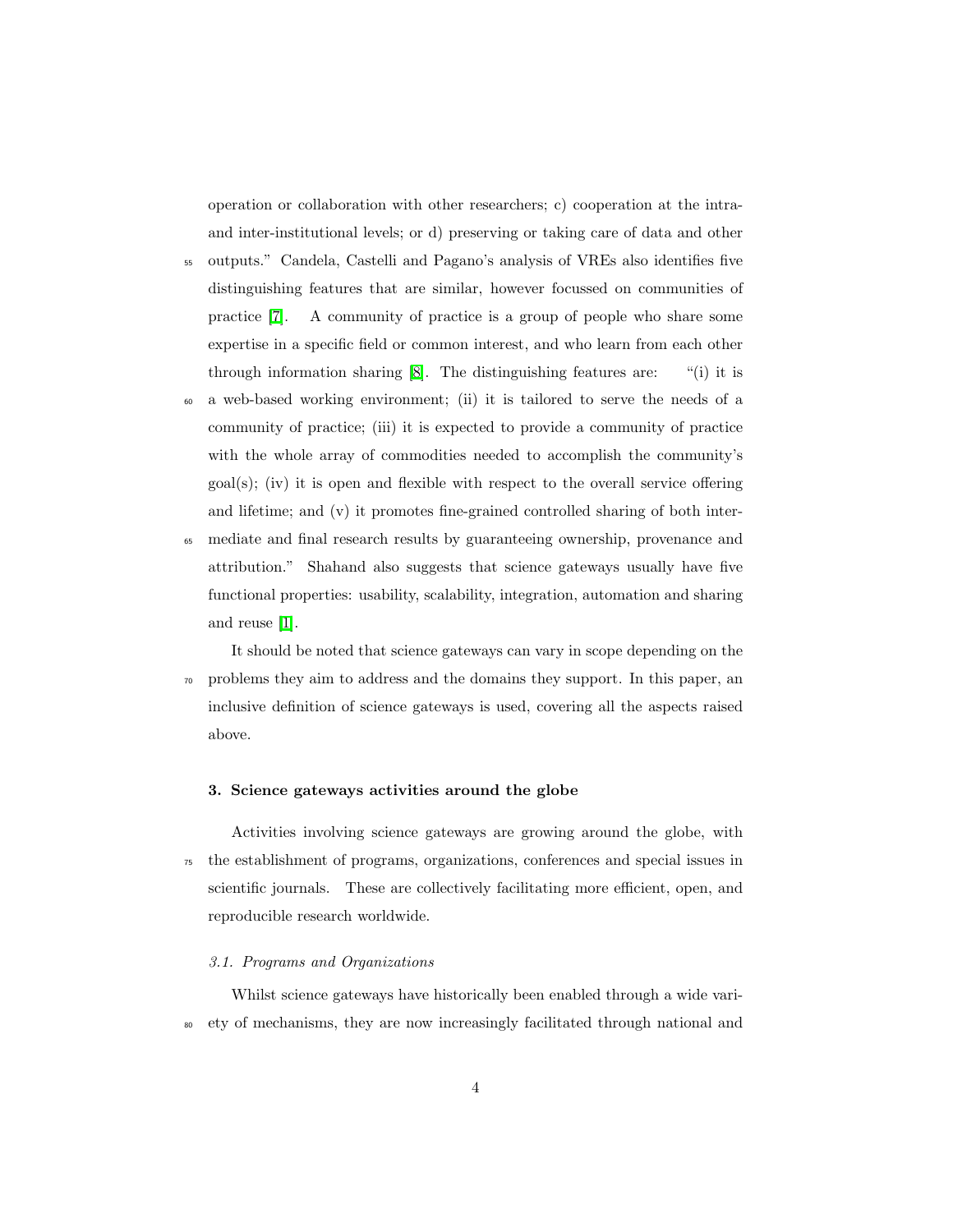international programs that specifically facilitate their development and sustainability. National and international programs focusing on the development of science gateways include:

- *CANARIE*, a non-profit corporation, with the major investment in its pro-
- 

<sup>85</sup> grams and activities provided by the Government of Canada, funds the development of research software that enables Canadian researchers to more quickly and easily access research data, tools and collaborators. Since 2007, CANARIE has provided funding for 37 science gateway projects in disciplines such as high energy physics, astronomy, astrophysics, oceanog-<sup>90</sup> raphy, human kinetics, robotics, bioinformatics, genomics, neurology, cartography, immunology, mechanical engineering, civil engineering, Arctic research, video analysis, animal biology, digital humanities, climatology, forestry, road traffic management, and e-Health  $[9]$ .

*•* Science Gateways Community Institute (*SGCI*), funded in 2016 for USD\$15 million

<sup>95</sup> by USA's National Science Foundation (NSF) to act as a focal point to facilitate the development of a sustainable software ecosystem for science gateways [10]. The institute has funding for 2016-2021, with an opportunity to gain renewal funding for an additional 5 years. SGCI's programs include a business incubator, extended developer support, scientific soft-<sup>100</sup> ware collaborative, community engagement and exchange and workforce development. It is one of the two initial Scientific Software Innovation Institutes funded under NSF's Software Infrastructure for Sustained Innovation (SI2) program **[11]**. SI2 funds software projects of varying scales, from small research software groups to the large software institutes, in-<sup>105</sup> cluding specific science gateways themselves as well as projects developing general software that can be used to build gateways.

*•* European Comission (*EC* ) funding programs for research and innovation include the Seventh Programme Framework (*FP7* ) and *Horizon 2020*. FP7 supported VRE projects from 2007-2013. For example, SCI-BUS

5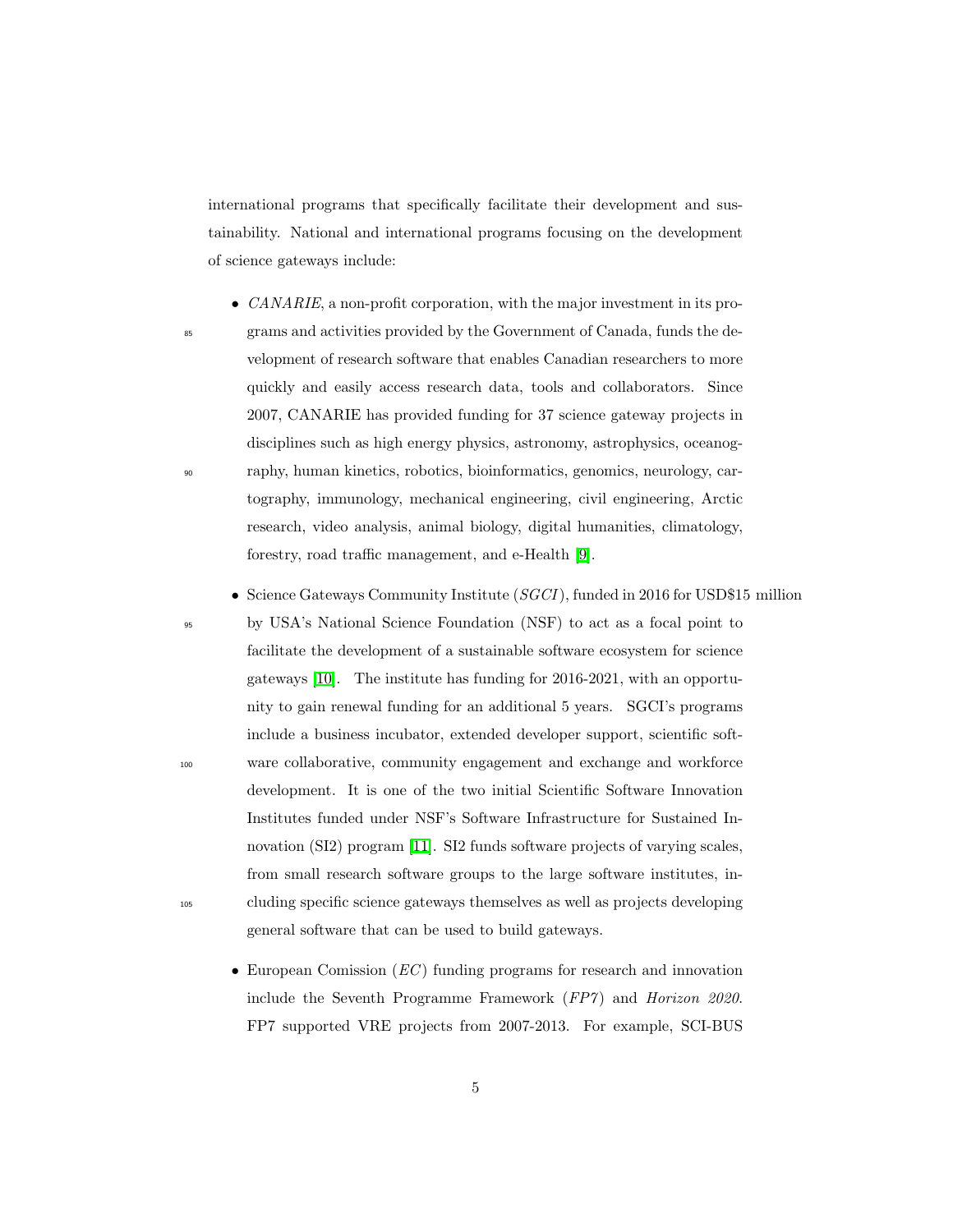<sup>110</sup> explored new possibilities for European user communities to create custom science gateways through a generic-purpose gateway technology [12]. The project created a toolset to provide seamless access to major computing, data and networking infrastructures and services in Europe, including clusters, supercomputers, grids, desktop grids, academic and commercial <sup>115</sup> clouds. Similarly, the Catania Science Gateway Framework [13] and its successor FutureGateways **14** provide application developers with tools to develop science gateways quickly and easily. Since 2014, Horizon 2020 has supported a number of European VRE projects including BlueBridge, EVER-EST, VRE4EIC, WEST-Life, VI-SEEM and MUG [15]. Most <sup>120</sup> VREs are domain-specific, however there are also now initiatives creating toolsets for the creation of science gateways. For example, VRE4EIC, a Horizon 2020 research project totaling  $\epsilon$ 4.37 million over 3 years, will provide a VRE reference model, a set of VRE components and a prototype Europe-wide interoperable VRE to empower multidisciplinary re-<sup>125</sup> search communities [16]. Other Horizon 2020 projects include Sci-GalA (Energizing Scientific Endeavour through Science Gateways and meta-Infrastructures in Africa),  $a \in 1.4$  million project that promotes the uptake of science gateways and strengthens and expands supporting e-infrastructures in Africa and beyond [17].

<sup>130</sup> *•* National eResearch Collaboration Tools and Resources (*Nectar* ), funded by the Australian Government (2011-2017) , has distributed over AUD\$20 million since 2011 specifically to facilitate software infrastructure programs that included the development of fourteen virtual laboratories. These virtual laboratories have received an additional AUD\$20 million in co-<sup>135</sup> investment [3]. By 2018, the virtual laboratories recorded over 23,000 users, and on average each virtual laboratory included users from over 20 international and 30 Australian organizations.

Note that these programs are very diverse in organization and level of funding. This hampers their comparison, so the examples above should be taken

6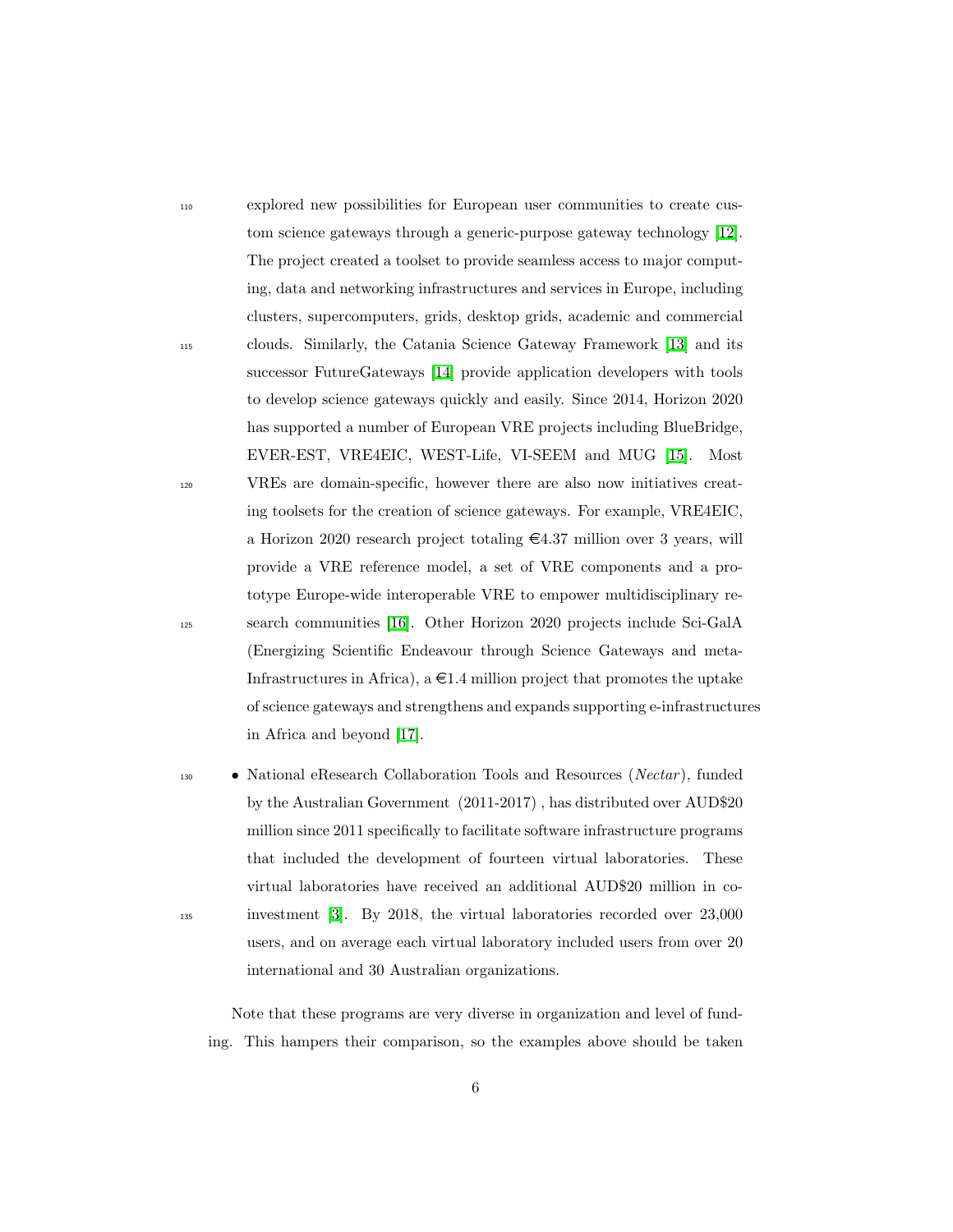<sup>140</sup> as illustrations rather than a complete and systematic overview. In addition to these coordinated programs, there are also many gateways being developed and sustained with direct funding through their own research grants. Although it is difficult at the moment to estimate the actual budgets of these initiatives, the 400+ entries in the SGCI gateway catalog [10] can serve as an indication of the <sup>145</sup> impressive amount of investments taking place in this way.

#### *3.2. Collaborative Initiatives*

in the field [18].

A common observation in these national and international programs is that the development of science gateways is increasingly complex, therefore communities of practice have formed across international initiatives through global <sup>150</sup> consortia. The very impetus for this paper comes from the *International Coalition on Science Gateways*, an international forum that brings together national, regional and international initiatives to provide leadership on future directions for science gateways, facilitate awareness and identify and share best practice

- <sup>155</sup> The Virtual Research Environment Interest Group (*VRE-IG*) within the Research Data Alliance (*RDA*) brings together initiatives actively developing science gateways, along with representatives of common infrastructure services and the researchers that seek to make use of these technologies. This group realized an effort to identify the necessary technical aspects, governance issues, <sup>160</sup> and best practices required to support more coordinated approaches [19]. The
- VRE-IG has been meeting at the twice-yearly RDA plenaries since March 2016 to discuss commonalities between science gateways, virtual research environments and virtual labs on intercontinental level. The goal of the interest group is to provide a forum for discussions and support for a common understanding <sup>165</sup> of essential architectures, as well as to promote a wider uptake of technologies
	- via the gateways catalog of SGCI.

### *3.3. Conferences and Journal Special Issues*

Conferences have been established by the science gateway community of practice to report on their advances, challenges, insights, and solutions.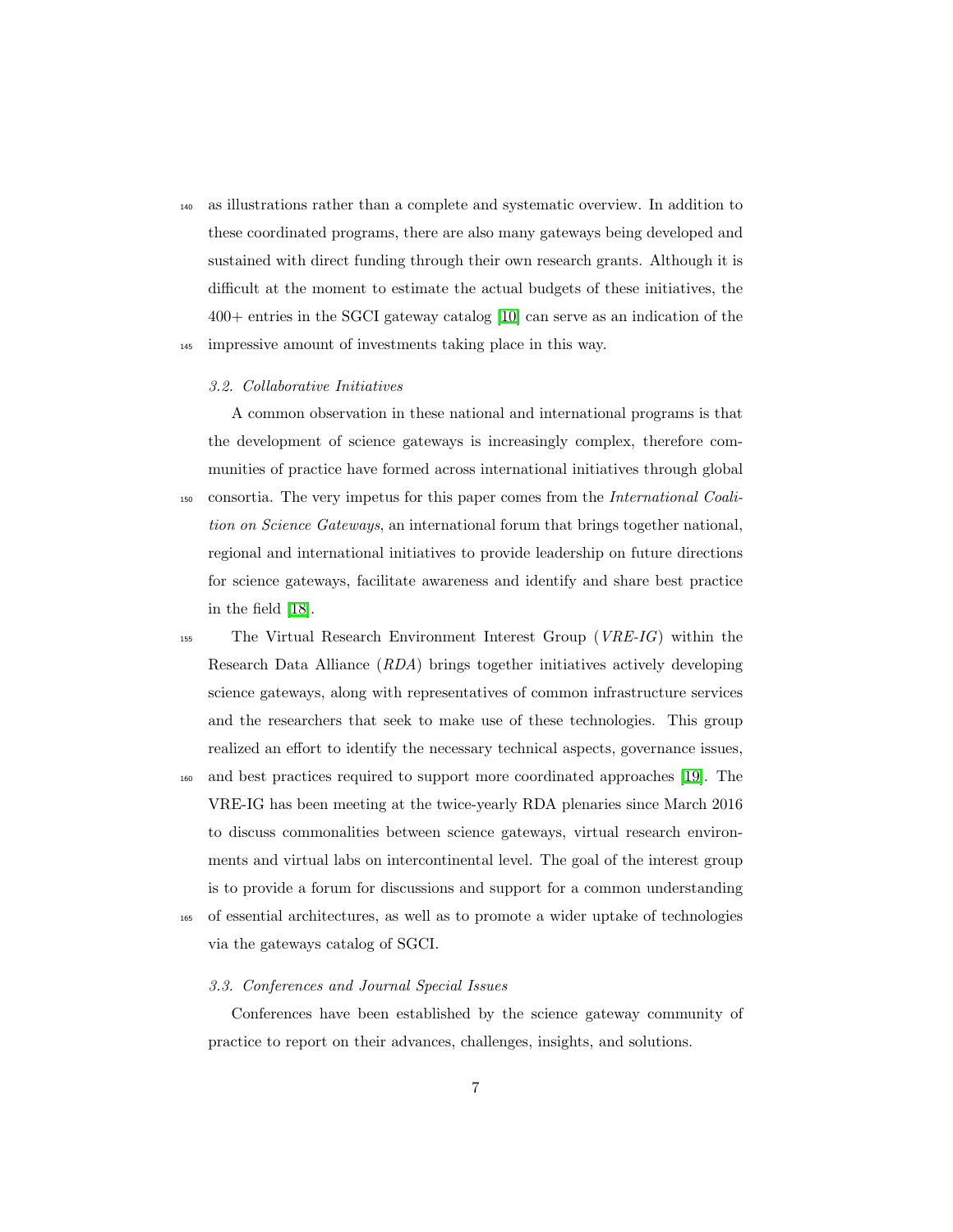

Figure 1: Number of talks and papers presented at Science Gateway events in the USA, Europe and Australia increases through time.

<sup>170</sup> The first International Workshop on the Gateway Computing Environments (*GCE*) took place in the USA within the Supercomputing conference in 2005. The GCE series successfully ran as half-day or full-day workshops hosted at Supercomputing and IEEE Cluster conferences. In addition to GCE, XSEDE (a high performance computing infrastructure project funded by the <sup>175</sup> US National Science Foundation  $[20]$ , and more recently PEARC  $[21]$ , also included significant gateways content. From 2016 the *Gateway* conference series has been organized yearly by the Science Gateways Community Institute as a two-day event that also includes tutorials and demonstrations.

The International Workshop on Science Gateways (*IWSG*) series has been <sup>180</sup> running in Europe since 2009 [22] as a three-day event with oral presentations and discussions, and that more recently has also included co-located satellite events. *IWSG-A*, the International Workshop on Science Gateways - Australia, occurred annually between 2015-17, in a one- to two-day format.

A summary of the events since 2005 is presented in table  $\overline{\Pi}$ . Figure  $\overline{\Pi}$  illus-<sup>185</sup> trates the increasing number of publications and presentations in these conferences since their inception.

Initiated through the annual conferences, associated special issues on sci-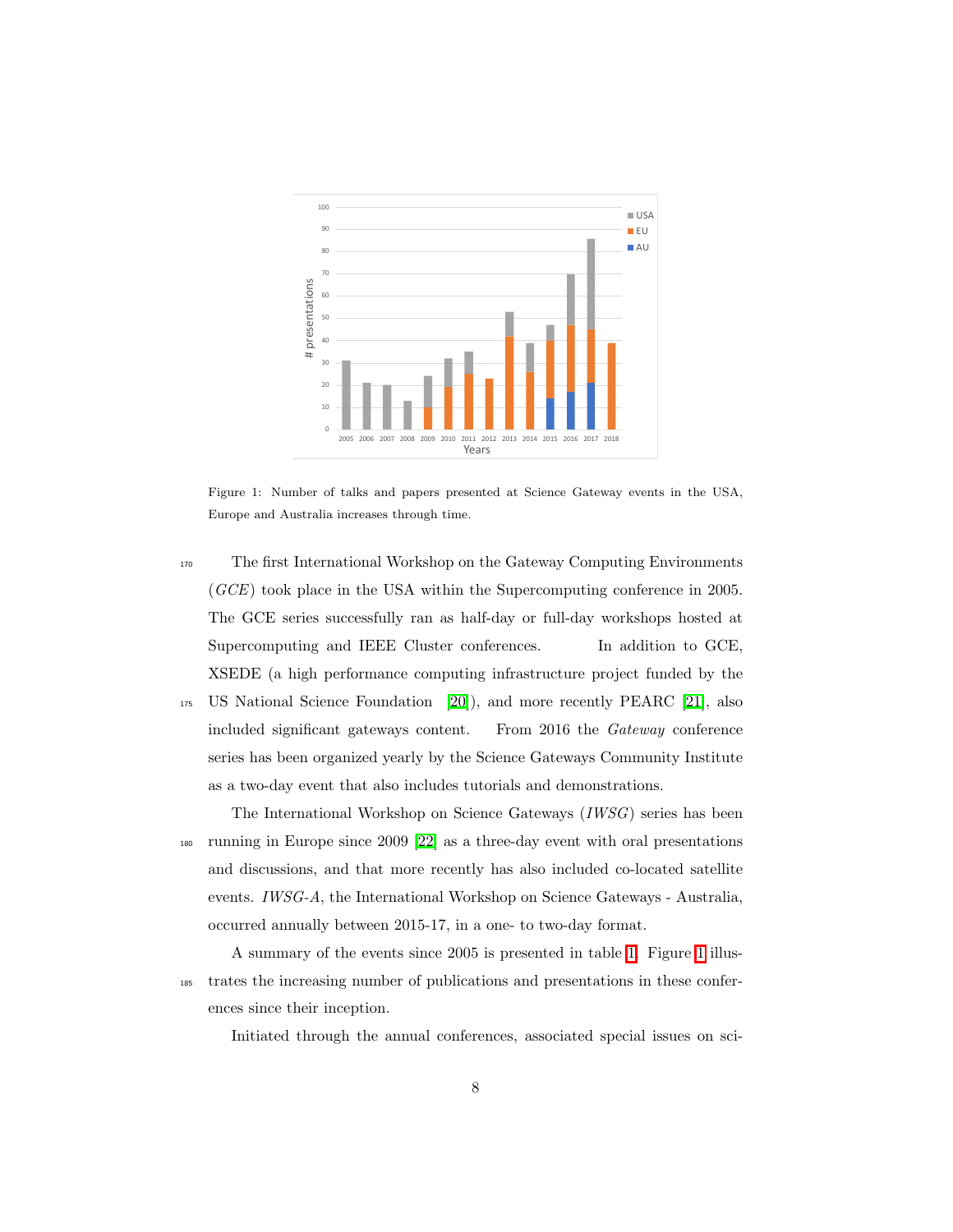ence gateways have been published by journals including the Journal of Grid Computing (JGC) [23, 24] and the Journal of Concurrency and Computation: 190 Practice and Experience (CCPE) **25, 26, 27, 28, 29, 30, 31**. Currently the conference series in the USA, Europe, and Australia partner to organize a yearly

special issue comprising some of the papers from all three events.

#### 4. The value of science gateways in the e-infrastructures landscape

Science gateways are a key component of the emerging digital research en-<sup>195</sup> vironment. Researchers collaborate by using a global network of interacting digital platforms to access and share the leading-edge data and tools that are critical to their work. Gateways both facilitate, and are supported by, broader movements such as open research, open science, open source software and open data. Consequently, science gateways are valuable to a range of stakeholders: <sup>200</sup> students and educators, individual researchers, research communities, research

organizations and institutions, industry, governments, infrastructure providers and funding agencies.

Defining science gateways in terms of common characteristics and functionality assists in identifying their value to their stakeholders. We comment be-<sup>205</sup> low on the value of gateways regarding lowering barriers to e-infrastructures, enabling collaboration between (remote) researchers and across multiple disciplines, sharing and linking infrastructure resources, driving standards and open science, and supporting teaching and new career developments.

Lowering barriers. Science gateways lower barriers by hiding the com-<sup>210</sup> plexity of the underlying digital research infrastructure and simplifying access to best-practice tools, data and resources, thereby democratizing their usage. An example is CBRAIN, a web-based collaborative research platform that offers transparent access to remote data sources, distributed computing sites, and an array of processing and visualization tools for neuroimaging research  $\boxed{32}$ .

<sup>215</sup> Some gateways provide access to modelling and other software and hardware resources through a single portal. Researchers do not need to spend time down-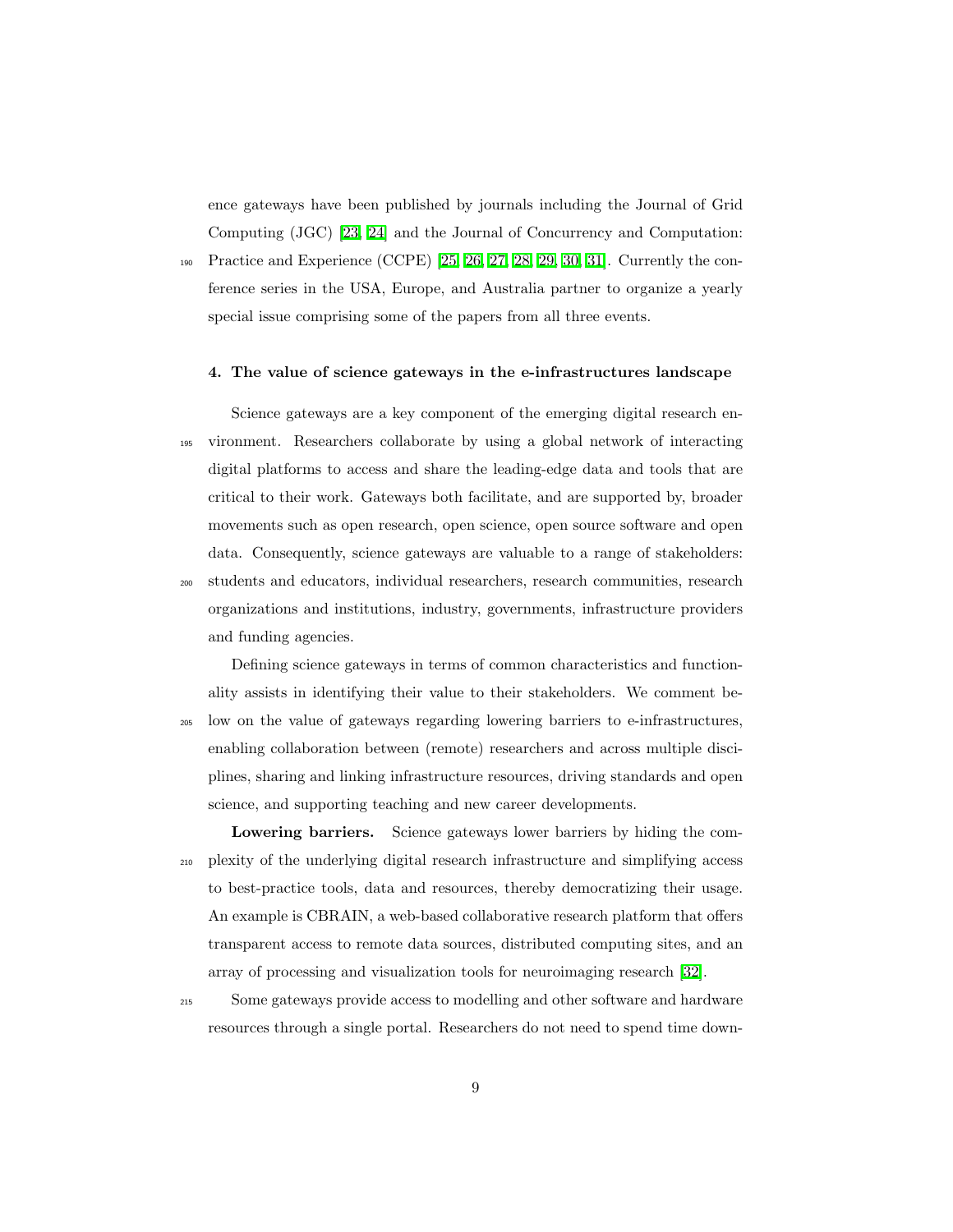loading, installing and updating software on hardware that they also maintain. Instead, they can use the latest optimized software on powerful remote hardware completely through the web, of which nanoHUB provides an impressive  $_{220}$  example  $33$ .

Enabling collaboration. Science gateways can enable collaboration and build communities through facilitated sharing of data and analyses among geographically dispersed research groups, leading to increased openness. REMEDI illustrates well how successful collaboration was established through a science <sup>225</sup> gateway: it is a collaborative community of pharmacists, nurses, researchers, vendors and others working to improve patient safety and healthcare quality through the development and exchange of infusion pump medication administration knowledge and best practices [34].

Researchers no longer need to be physically co-located because resources <sup>230</sup> can be globally distributed, with only an internet connection needed for participation. This also enables inclusion of less advantaged researchers/institutions. The Sci-GaIA project has demonstrated this through its tremendous success in deploying a vast array of applications available through the African Grid Science Gateway. Building on information and communication technology investments <sup>235</sup> over many years, Sci-GaIA currently supports a virtual collaborative community through the African Pharmacology Science Gateway and the Community Health Portal for health professionals and patients [17].

Sharing and linking resources. By sharing resources across multiple institutions, the costs of setting up and supporting research infrastructures <sup>240</sup> is lowered, as each institution is no longer required to support a replica of data, compute and tools at their site. For gateways that are open source, their very building and evolution can be democratized with community members contributing in the development. Many frameworks used to build science gateways are available on GitHub , for example Apache Airavata [35], HUBzero [36] and  $_{245}$  Galaxy  $\boxed{37}$ , Drupal  $\boxed{38}$  and Django  $\boxed{39}$ .

Science gateways provide these benefits to users by performing a key role in integrating e-infrastructure layers, in particular by linking together elements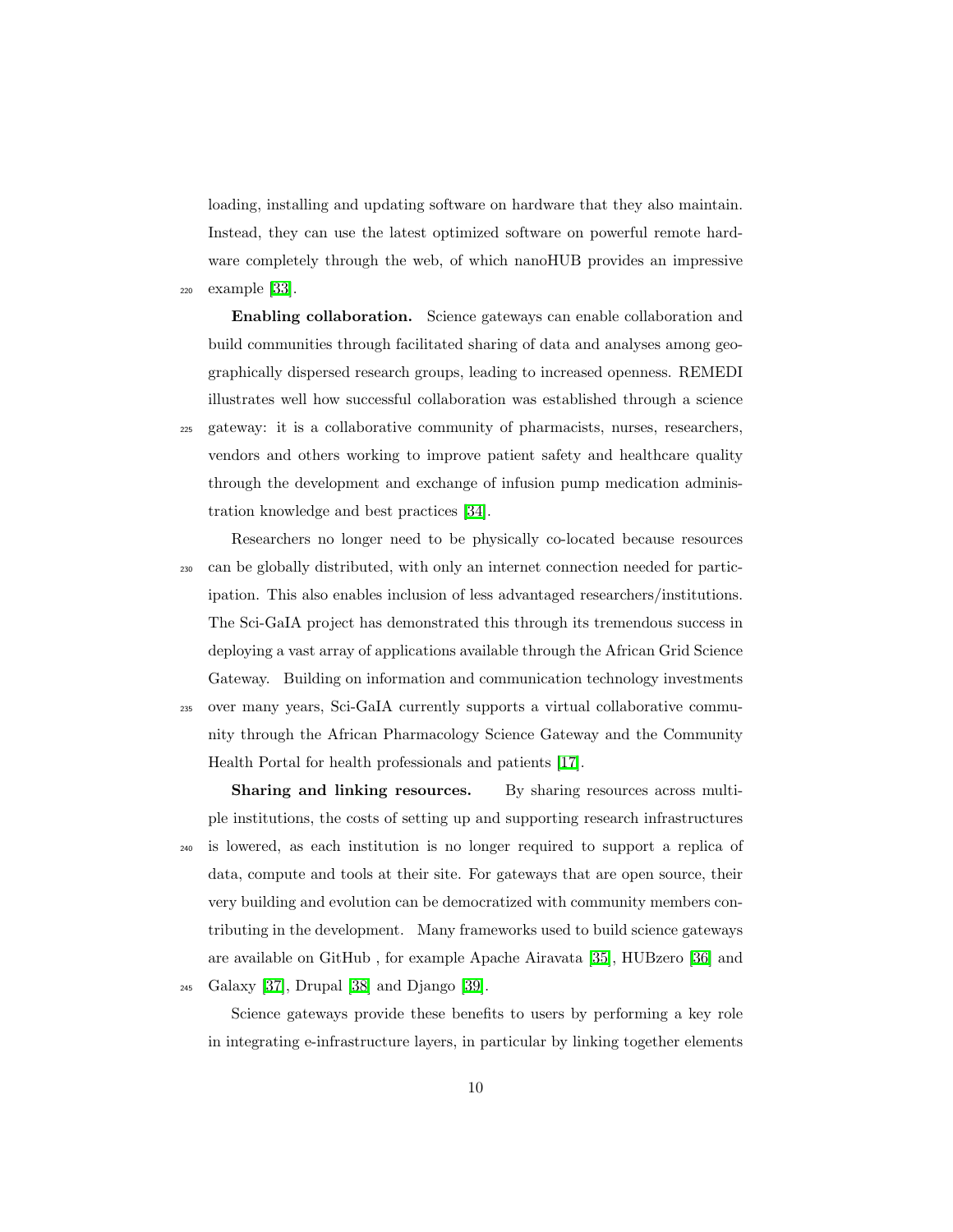that can include data storage, tools, authentication, networks, cloud and highperformance computing, and access to data resources for reuse (sometimes called

- <sup>250</sup> "data as infrastructure"). This integration tailors digital environments to community needs without the need for expertise in navigating the enabling information technology infrastructure that supports their work. They simplify linkage to other infrastructures, such as synchrotrons, ground-based telescopes, satellites, DNA sequencers, distributed archives and performance art studios. In
- <sup>255</sup> some cases, the science gateway architecture supports the whole research process from hypothesis generation to results analysis, including provenance information. One example is the VRE under construction in the EVER-EST project [40], which will support handling of research objects along the complete information lifecycle in Earth science research.
- <sup>260</sup> Driving standards and open science. Science gateways interact with the e-infrastructures landscape in multiple ways. At the broadest level, science gateways play a key role in driving standards and policy compliance, supporting initiatives including open research, open science, open source software, and open data. Zooniverse, for instance, is a science gateway that promotes citizen <sup>265</sup> science, where anyone can be in the seat of a researcher (and define a project) or a volunteer (and perform some task in the project) [41].

Science gateways can also both drive standards and act as testbeds, as the increased user expectations encouraged by science gateways can drive requirements for harmonization. These standards often arise from sharing of best <sup>270</sup> practice, with communities of practice addressing issues including reproducibil-

- ity, sustainability, interfaces to cloud computing, workflows, integration of scientific instruments, success metrics, usability studies, scaling, mobile applications and security. An increasing number of international organizations address some of these issues. These include the Software Sustainability Institute;
- <sup>275</sup> the US Research Software Sustainability Institute (URSSI) conceptualization project "Working toward Sustainable Software for Science: Practice and Experiences" (WSSSPE [42]), the FORCE11 Software Citation Implementation Working Group **43** and COS, the Center for Open Science **44**. A one-week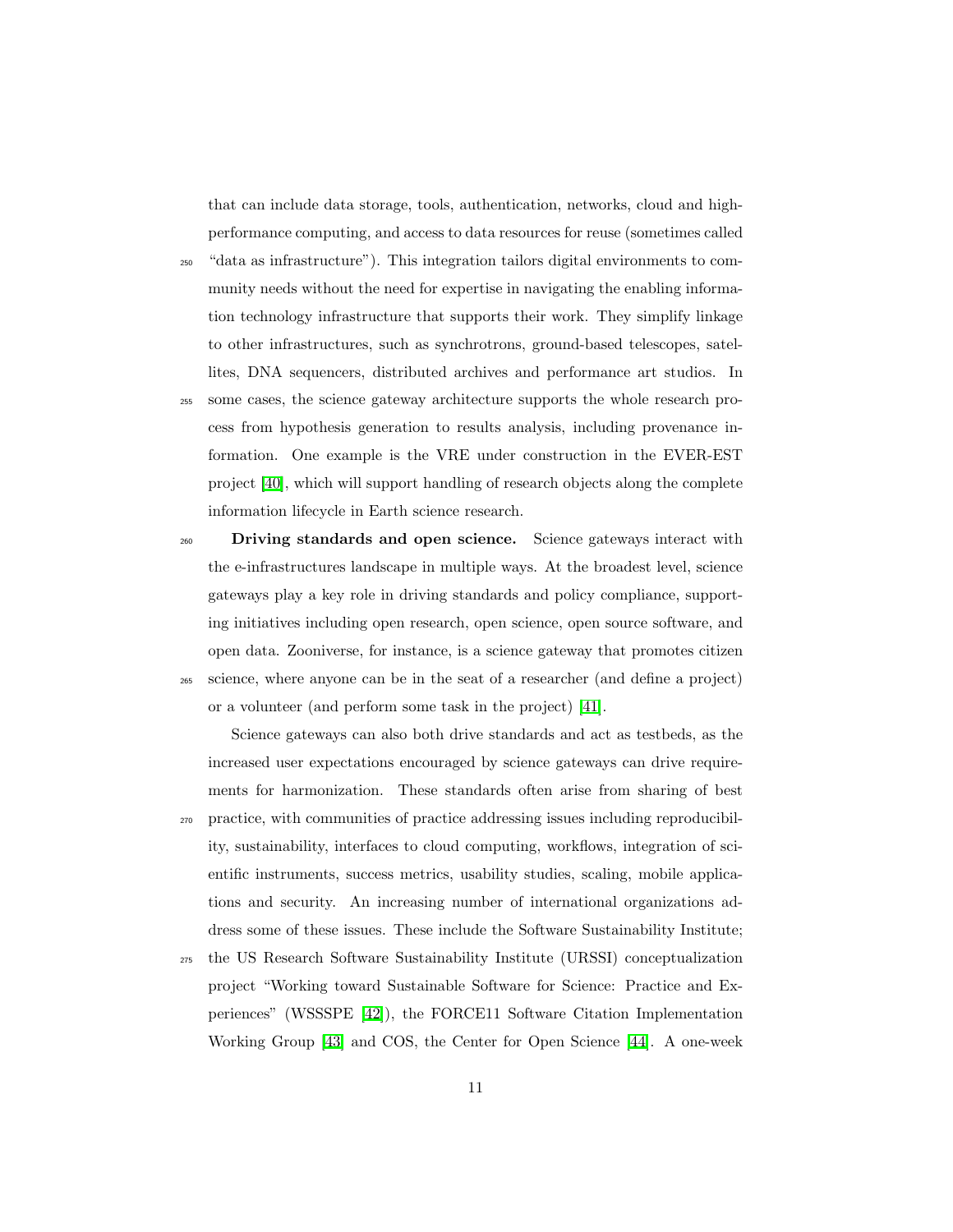bootcamp offered by the Science Gateways Community Institute helps develop-

<sup>280</sup> ers articulate the value of their work to key stakeholders and to create a strong development, operations, and sustainability plan. Working in teams, participants have the opportunity to network and establish relationships with people who are engaging in similar activities. An abridged version will be offered internationally for the first time in 2018. With diverse and constantly changing <sup>285</sup> technologies available, collaboration among practitioners continues to be essential to share best practice and to avoid reinventing the wheel, helping developers to easily tailor science gateways for specific user communities.

Enabling cross-disciplinary research. Science gateways also provide valuable resources for cross-disciplinary research, and increased interoperabil-<sup>290</sup> ity across science gateways will enable more multidisciplinary research. The adoption of common interfaces and formats to build a global network of science gateways will further promote open and reproducible science, and will increase the availability and usage of existing scientific tools and data. This will lead to the emergence of a new class of scientific services such as application stores,

<sup>295</sup> search engines and continuous integration services. Science gateways are beginning to access the services of other gateways, allowing gateway developers to design interfaces and implement functionalities specific to their communities, yet use already built infrastructure as it exists elsewhere. For example, the Characterisation Virtual Laboratory produces and supports software that

<sup>300</sup> is used internationally [45], and their MyTardis software is being deployed by Euro-Bioimaging in partnership with ELIXIR Finland at the Global Bioimaging head node in Turku, Finland. Another example is the CIPRES science gateway  $[46]$ , which provides an API interface to its software-as-a-service offerings, allowing others developing gateways to use those services from within their own <sup>305</sup> frameworks.

Whilst some gateways already cross a number of disciplines to answer research questions, a global, decentralized network of science gateways may emerge. In this network, platforms would expose a consistent front through open specifications offering common interfaces, formats and protocols, allowing for the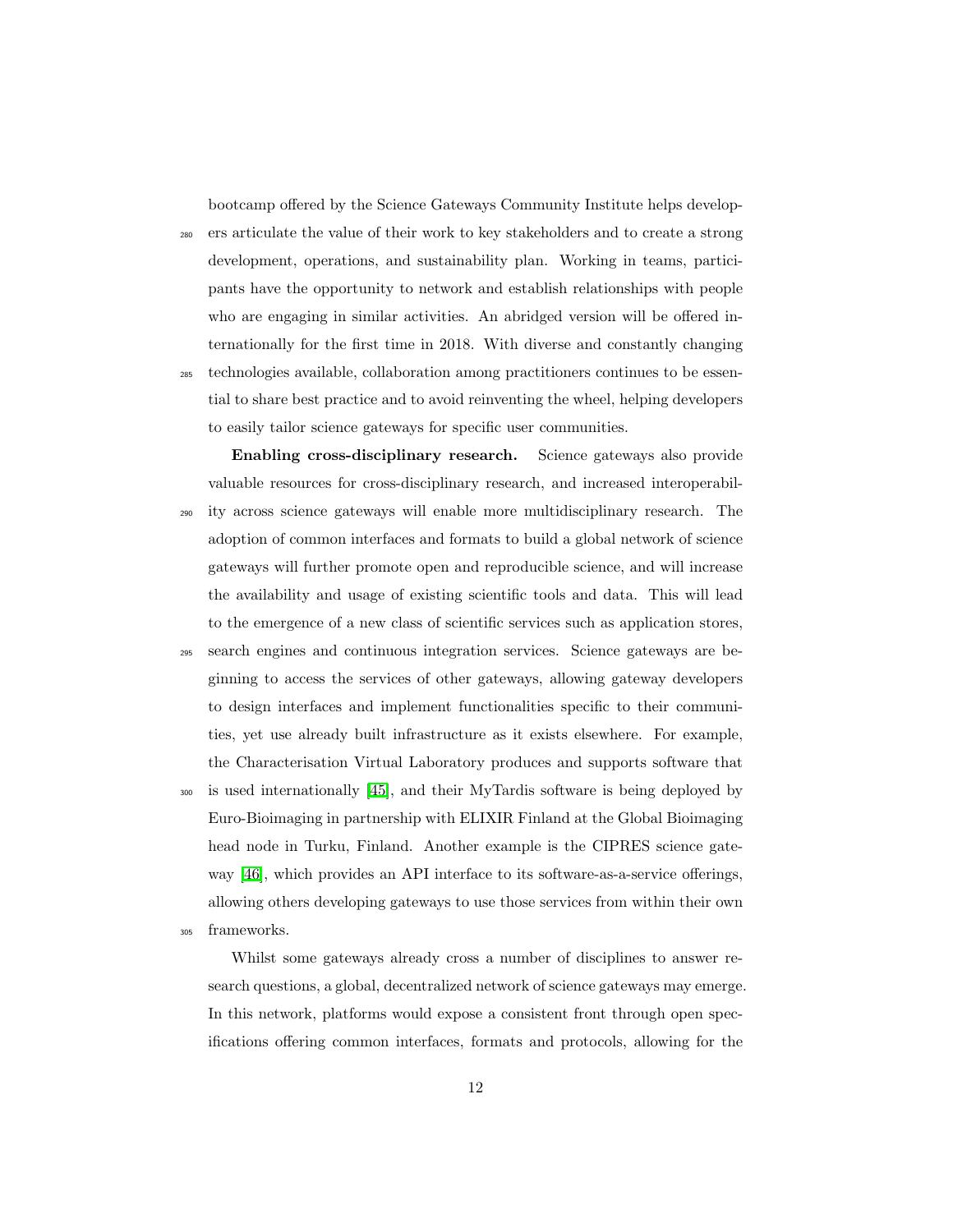- <sup>310</sup> exchange of data, processing tools and experiments. In such a network, common web APIs such as Agave [47] or CARMIN [48] could expose methods to query and manipulate data, to run data processing tools and to share experiments. Description formats such as the Common Workflow Language [49] and Boutiques [50], which leverage the now-mature virtual containerization systems,
- <sup>315</sup> will represent and install processing tools consistently in multiple science gateways from a single description. At the data level, domain-specific description formats such as the Neuroimaging Data Model [51], the Brain Imaging Data Structure [52], the Minimal Standard for Adaptive Immune Receptor Repertoires [53, 54], or the data models provided by the International Virtual Ob-
- $320$  servatory Alliance (IVOA)  $\boxed{55}$ , will facilitate the exchange of datasets and the improvement of existing data models for new categories of scientific experiments. An important requirement for interoperability is a common vision about how to provide the research communities with federated access to a VRE. Significant effort has been put in this direction by the EC-funded project AARC [56]
- <sup>325</sup> (and the recently approved AARC2) towards an interoperable architectural design, policy harmonization and community-driven piloting activity. Some examples of AARC-compliant e-infrastructures are the EGI CheckIn Service [57], the INDIGO-Datacloud [58] Authentication and Authorization Infrastructure (AAI) and the INAF Cherenkov Telescope Array (CTA) AAI, which includes
- <sup>330</sup> the INAF-CTA Science Gateway **[59]**. The H2020 VRE4EIC project is also dedicated to definition of an interoperability framework that will enable exchange of resources among science gateways more easily [16].

Related to the need for science gateway interoperability is a need for an effective discovery mechanism to assist researchers in identifying existing software <sup>335</sup> that might meet their needs. Registries of science gateways and other software for research do exist, but there is no single authority for these resources at an international level. The current ecosystem is a combination of registries for individual reusable gateways [60, 36] that do not necessarily inter-operate, general software registries that include scientific components  $[61]$ ,  $[62]$ , funder-specific <sup>340</sup> registries **63**, and registries that are limited to one, or a handful of related dis-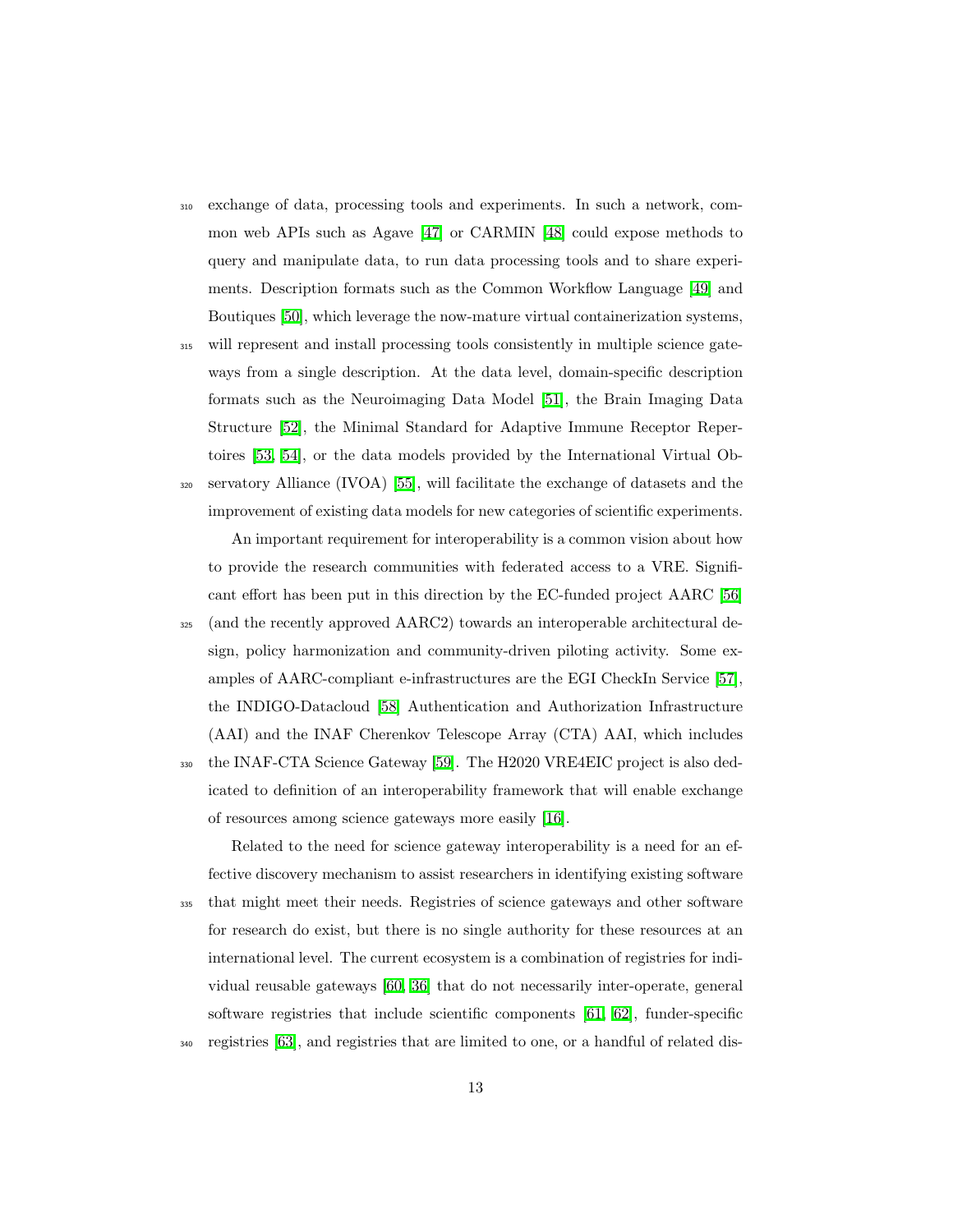ciplines [64, 65]. Since there is already a proliferation of registries as described above, a federated approach is more appropriate than the creation of yet another registry. Such a federation would not only support search and discovery, but in the longer term it opens the door for dynamic creation of workflows based on <sup>345</sup> publicly available components.

Education and career development. Science gateways also have a role in education, training researchers of the future and providing access to methods formerly only accessible to experts. Examples are CLEERhub [66] for Science, Technology, Engineering, and Mathematics (STEM) and STEM-related <sup>350</sup> disciplines, and Vortex Shedding, which provides a free on-line educational environment for high school and college level students to learn about physical phenomena [67].

The majority of analyses of both specific science gateways and large einfrastructure programs emphasize the importance of appropriate skills and <sup>355</sup> training. Web technologies such as HTML5, WebGL, and JavaScript frameworks have never been so agile and fast developing as in the last five years, leveraging possibilities to utilize applications more efficiently and more effectively with increased positive user experience. Many of the organizations mentioned here include a focus on this crucial need of developing skills in a fast <sup>360</sup> changing technology landscape. For example the Science Gateways Community Institute features a Workforce Development component that includes a coding institute, workshops and summer internships where students are paired with gateway developers working on real world problems. Also, Indiana University offers a graduate level course on Science Gateway Architectures **[68]**. A

<sup>365</sup> key question is what skills do all researchers need, versus what will remain as specialist knowledge, particularly with regard to informatics. Where specialist skills are needed, career paths, recognition mechanisms and training opportunities are critical, as common issues emerge in integrating tools, applications, and data collections through a tailored web-based environment. It is also essential

<sup>370</sup> that scientists, researchers and students are able to learn and adopt a new set of software-related skills and methodologies, as well as learning to collaborate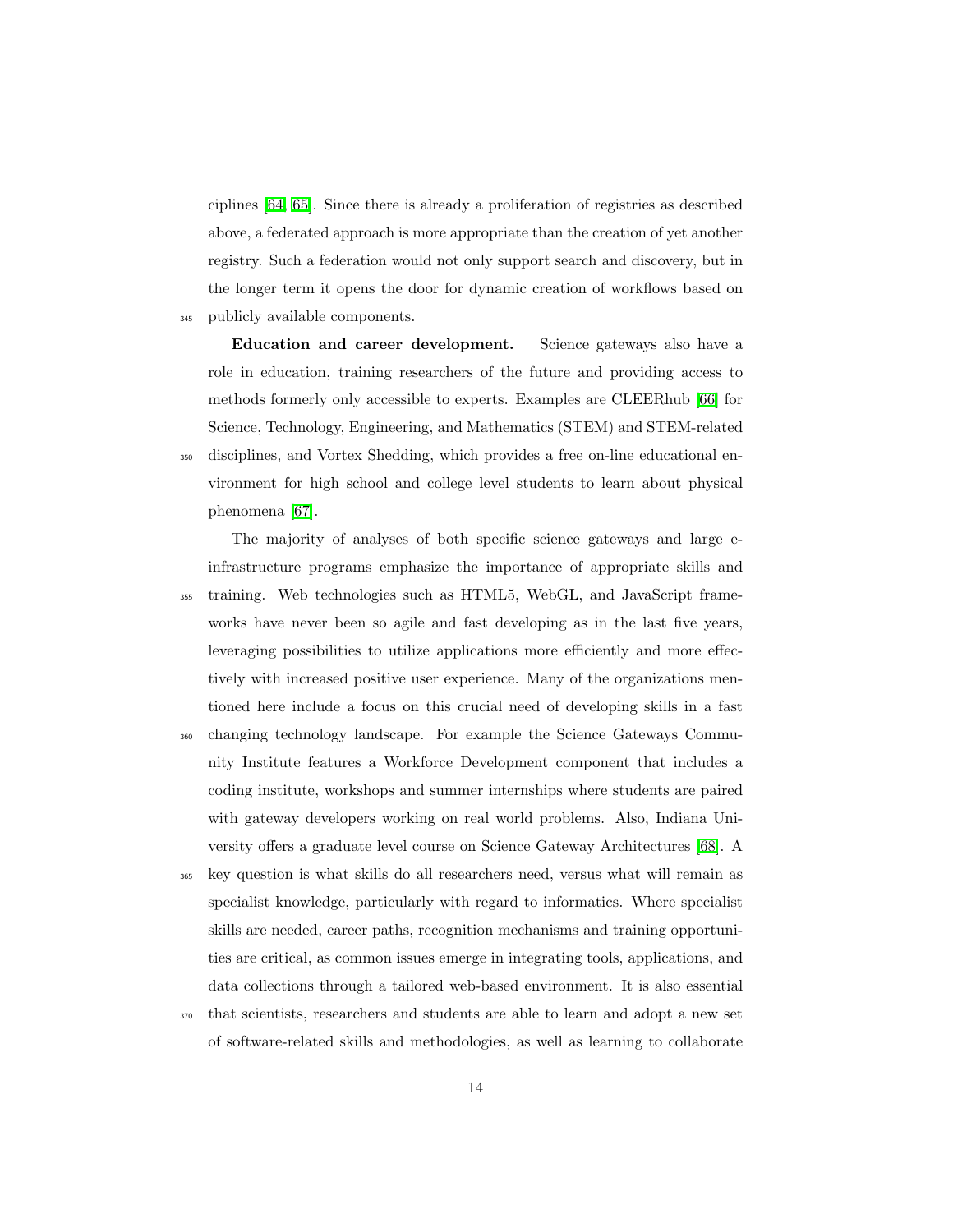virtually amongst teams that are widely distributed. Many research communities or science gateways also provide their own programs. This is the case of the Biodiversity and Climate Change Virtual Laboratory's EcoEd program, <sup>375</sup> which provides training in the use of virtual laboratories and data repositories

#### 5. The impact of science gateways

available to ecosystem scientists and lecturers [69].

Science gateways have diverse goals, diverse user communities and diverse measures of success, but in all cases measurement and characterization of im-<sup>380</sup> pact is of fundamental importance. Each science gateway measures impact differently, making it difficult to collate the various measures being used into global indicators. However, a range of ways exist to quantitatively provide evidence for the impact of individual science gateways:

• number of users and individual researchers,

#### <sup>385</sup> • number of laboratories and groups served,

- *•* number of organizations,
- *•* computing infrastructure activity (number of jobs, computing time and storage),
- *•* number of citations (to Science Gateways),
- <sup>390</sup> *•* number of (enabled) publications,
	- *•* value of access to software,
	- *•* value of access to data,
	- contingent valuation,
	- efficiency savings, and
- <sup>395</sup> *•* return on investment.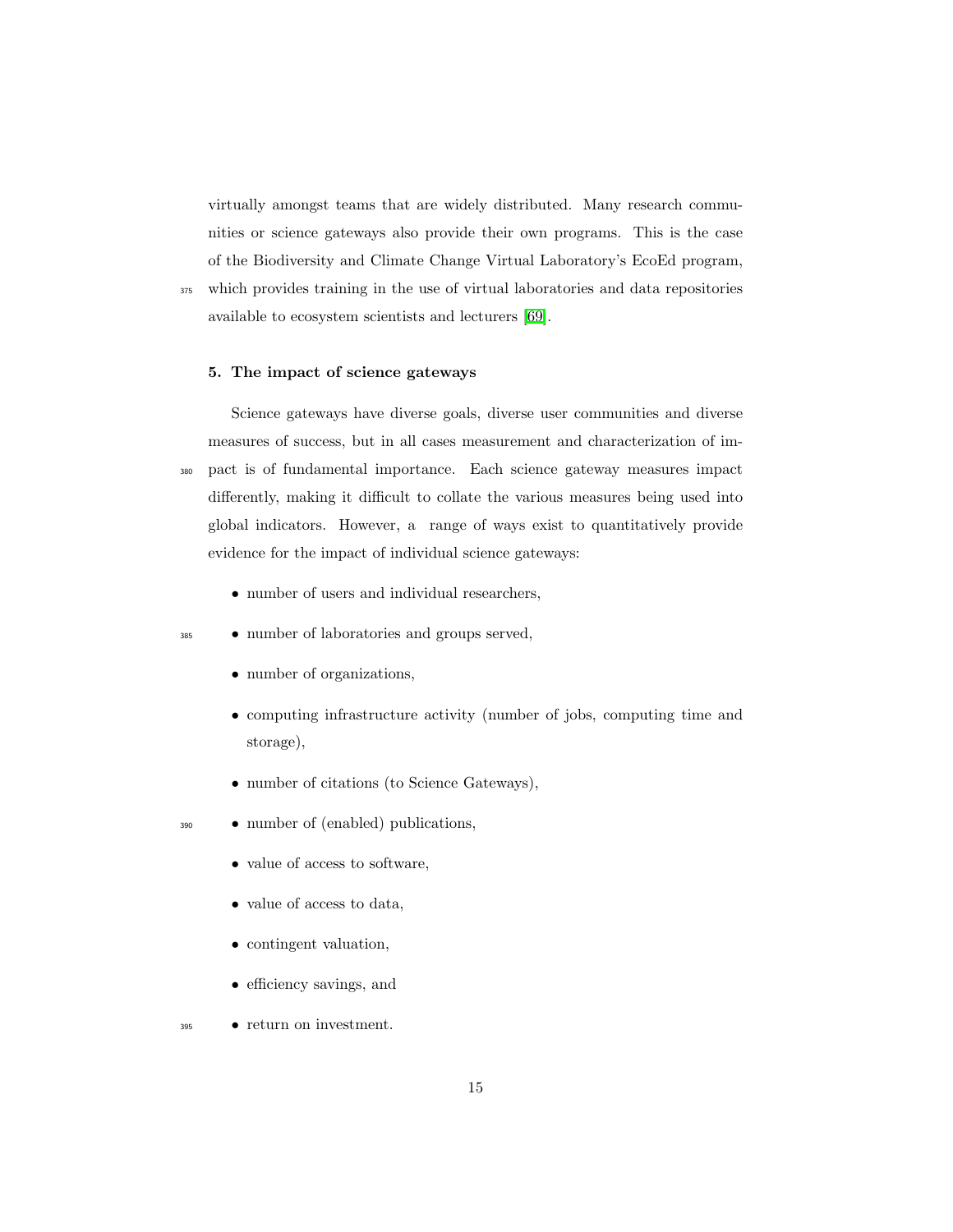Different science gateways (programs) utilize different combinations of measures. Traditional metrics such as user numbers are still actively used, and some groups also use more impact-focused studies to demonstrate contingent valuation. These are often used alongside emerging measures such as software <sup>400</sup> citation  $\overline{70}$ . It would also be useful to be able to analyse the sustainability of science gateways (beyond initial grant funding) as another measure of success.

It is difficult to make comparisons across science gateway programs due to their different structures and ways of measuring impact. For example, Nectarfunded virtual laboratories identify over 23,000 users; however, the methods <sup>405</sup> used by each virtual laboratory to measure users can vary widely. In contrast, CANARIE defines users as referring to research teams or groups, rather than individual researchers. While the US-based XSEDE program does not fund gateways, dozens of gateways use its compute resources. In an Interim Project Report from 2018 [71], Table 12-1 shows gateway users varying between 10,000 <sup>410</sup> and 12,000 in 2017, about four times higher than active users at the command line. There are also many successful gateways that do not need high-end computing, for example, the vast majority of the more than a million nanoHUB users [33], for which such metrics would not be appropriate.

- Part of the evidence for the value of science gateways comes from work high-<sup>415</sup> lighting the importance of e-infrastructures, such as Mayernik, Hart, Maull and Weber's work  $\boxed{72}$ . They note the increasing recognition that "traditional assessments of research impact have missed broad swaths of important activities, including the benefits associated with the collection, management and preservation of digital resources, such as data and software, and the provision of research
- <sup>420</sup> facilities and services, such as computational facilities and observational platforms". Metrics for quantitatively measuring the impacts of analytical tools over data are now beginning to emerge, and can contribute to the valuation of science gateways. Beagrie and Houghton's work on the European Molecular Biology Laboratory and European Bioinformatics Institute (EMBL-EBI)
- <sup>425</sup> assessed the value and impact of the EMBL-EBI by identifying four valuation levels: access (use) value, contingent valuation, efficiency savings, and return on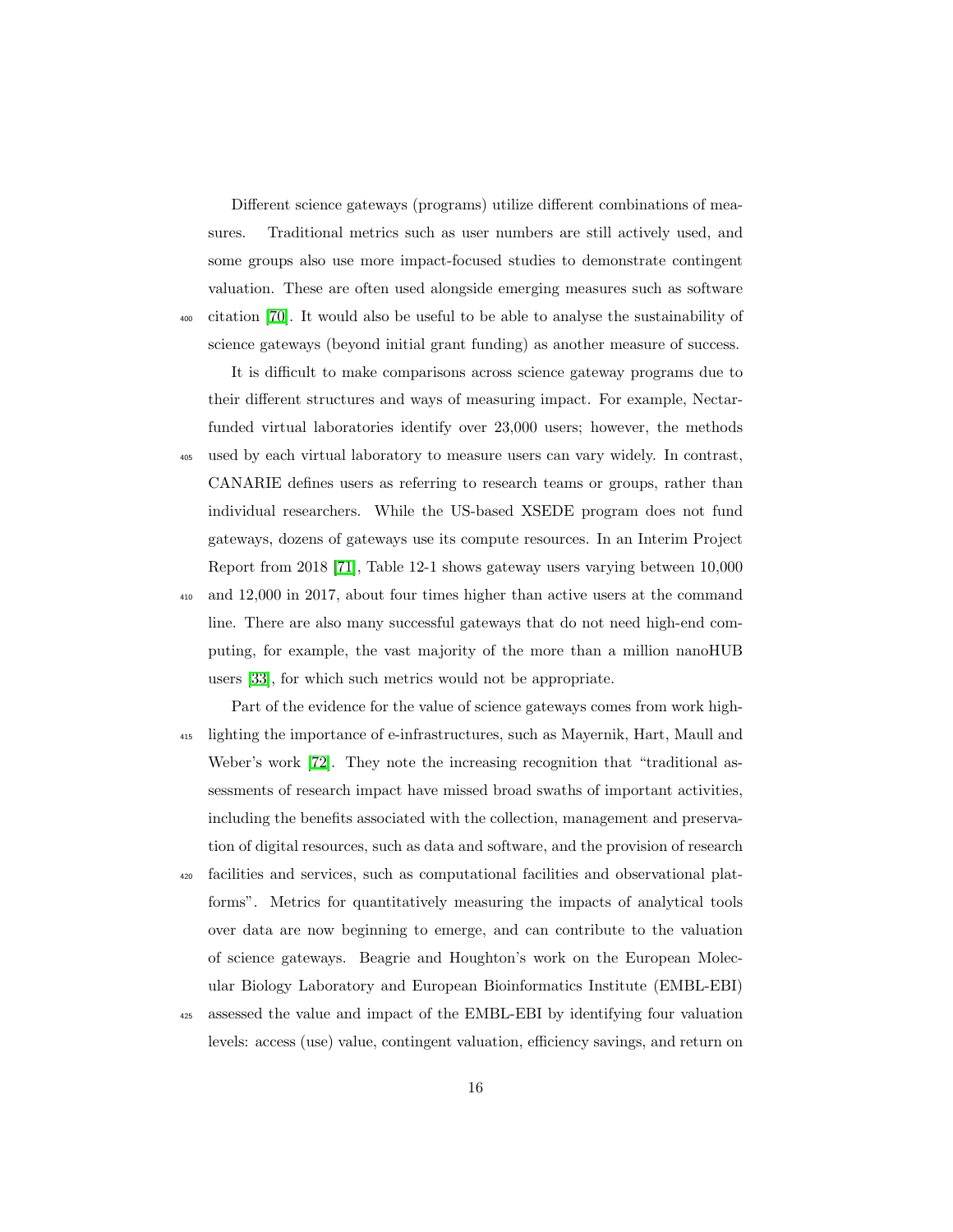investment [73]. This was applied to a range of EMBL-EBI services, including both data access and analytical services over the data - one of very few studies examining the latter. In 2017, Nectar commissioned Victoria University to

<sup>430</sup> apply Beagrie and Houghton's methodology to evaluate the economic impact of virtual laboratories. The report measures the economic benefits created in five different ways. For all three of the virtual laboratories, each measure shows that the economic benefit is greater than the investment required. Taking a long term perspective, the research enabled by the virtual laboratories gener-435 ates substantial returns compared to their costs  $\boxed{74}$ .

The need for science gateways is also being demonstrated through increasing acknowledgment of the critical role of software in research. A 2009 survey by Hannay, MacLeod, Singer, Langtangen, Pfahl and Wilson with 2,000 responses showed that 84% of researchers view the development of software as "important <sup>440</sup> or very important for their own research" [75]. The USA's National Science Foundation's research software vision identifies software as "directly responsible for increased scientific productivity and significant enhancement of researchers' capabilities" [11]. Further, in 2014 a survey funded by the National Science Foundation sent to NSF-funded principal investigators and Chief Information

<sup>445</sup> Officers and Chief Technology Officers at US academic institutions resulted in 5,000 respondents. In total 88% indicated a reliance on science gateway-like interfaces to conduct their work and 57% were themselves involved in some capacity in the creation of these [76].

A recent study applied a similar methodology to the Industrial Ecology Vir-<sup>450</sup> tual Laboratory (IELab), a high-performance computing lab used for compiling large-scale, high-resolution, enviro-socio-economic accounts for the purpose of conducting integrated sustainability assessment project [77]. Wiedmann's analysis of 30 IELab publications that were published in either peer-reviewed journal papers or in the form of conference proceedings, concluded that two-thirds of the

<sup>455</sup> studies would not have been possible without IELab, and a further 16% would have required considerable extra resources to complete. This type of contingent valuation could also be inferred from other metrics, such as the emerging em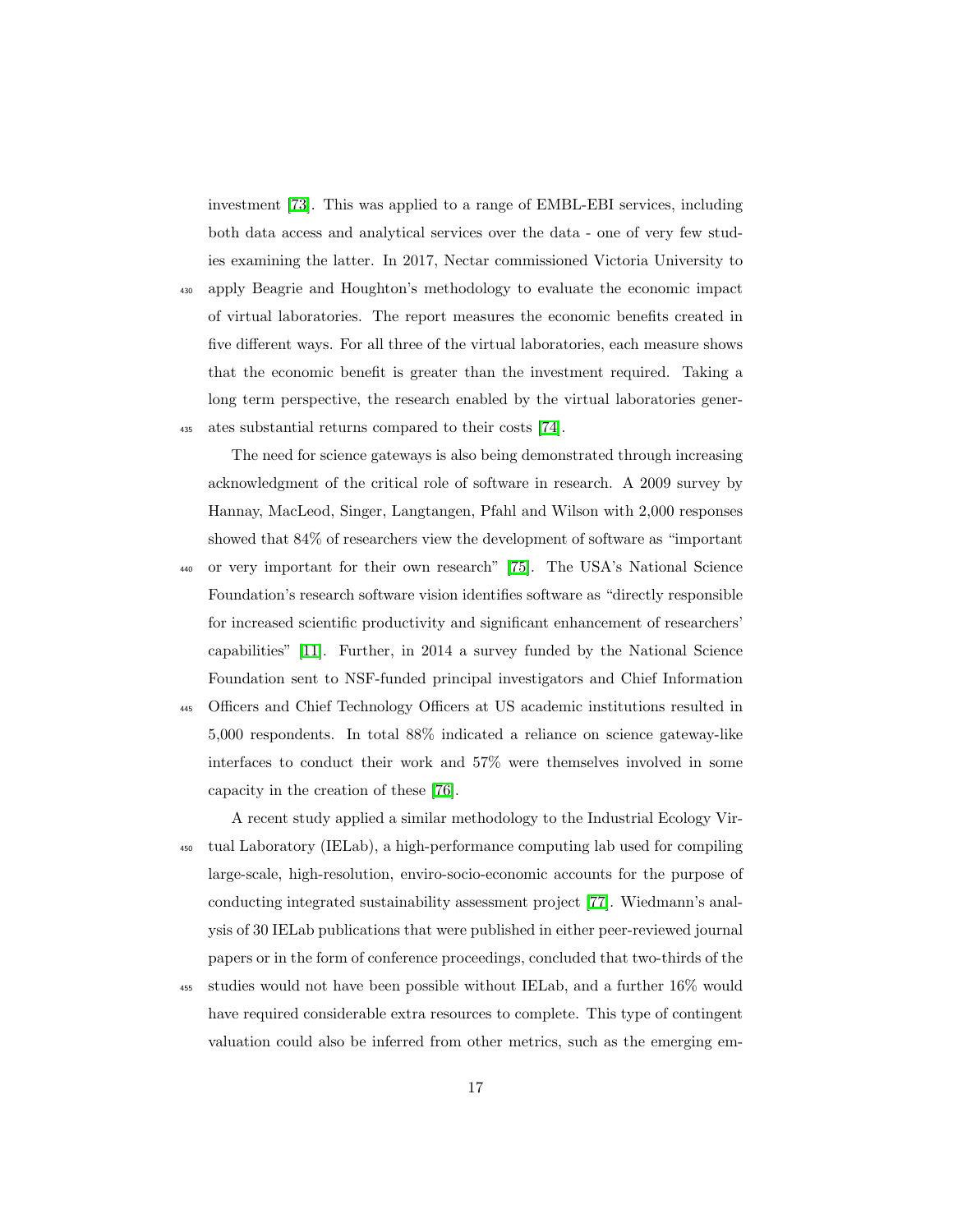phasis on software citations, an area where organisations such as the FORCE11 Software Citation Implementation Working Group [43] is undertaking significant

<sup>460</sup> work. For example, the CIPRES Science Gateway (for phylogenetic research) has enabled 3,000 publications since 2010. Without this science gateway, many users would not have undertaken this type of research, instead needing to set up their own clusters, and install, maintain and optimize the many pieces of software offered via CIPRES [46].

#### <sup>465</sup> 6. Conclusion: opportunities for science gateways

Science gateways have been a valuable addition to the digital infrastructure landscape, facilitating more efficient, open, reproducible research. The many science gateway initiatives available provide abundant opportunities for reflection, identification of best practice and analysis of beneficial ways forward. Some <sup>470</sup> of the key areas in which continued collaboration may advance the field include:

- Technical solutions for the development of science gateways, including interoperability, standards, software registries, and data management.
- Best practices and policies for the valuation of science gateways, including incentives for open science, reproducibility, data and software citation.
- 
- <sup>475</sup> *•* Sustainability models for the maintenance, development, and exploitation of science gateways, including development of skills, training, career paths and funding.

For example, developing interoperability across science gateways is key to a successful conduct of collaborative data- and compute-intensive research, to <sup>480</sup> enable open data and reuse of methods across domains and applications. The adoption of common interfaces and formats to build a global network of science gateways will create a new class of scientific services that will increase accessibility to tools and data, further promoting open and reproducible science.

In conclusion, it is important that the field of science gateways continues <sup>485</sup> to evolve, increasing interoperability to enable more multidisciplinary research,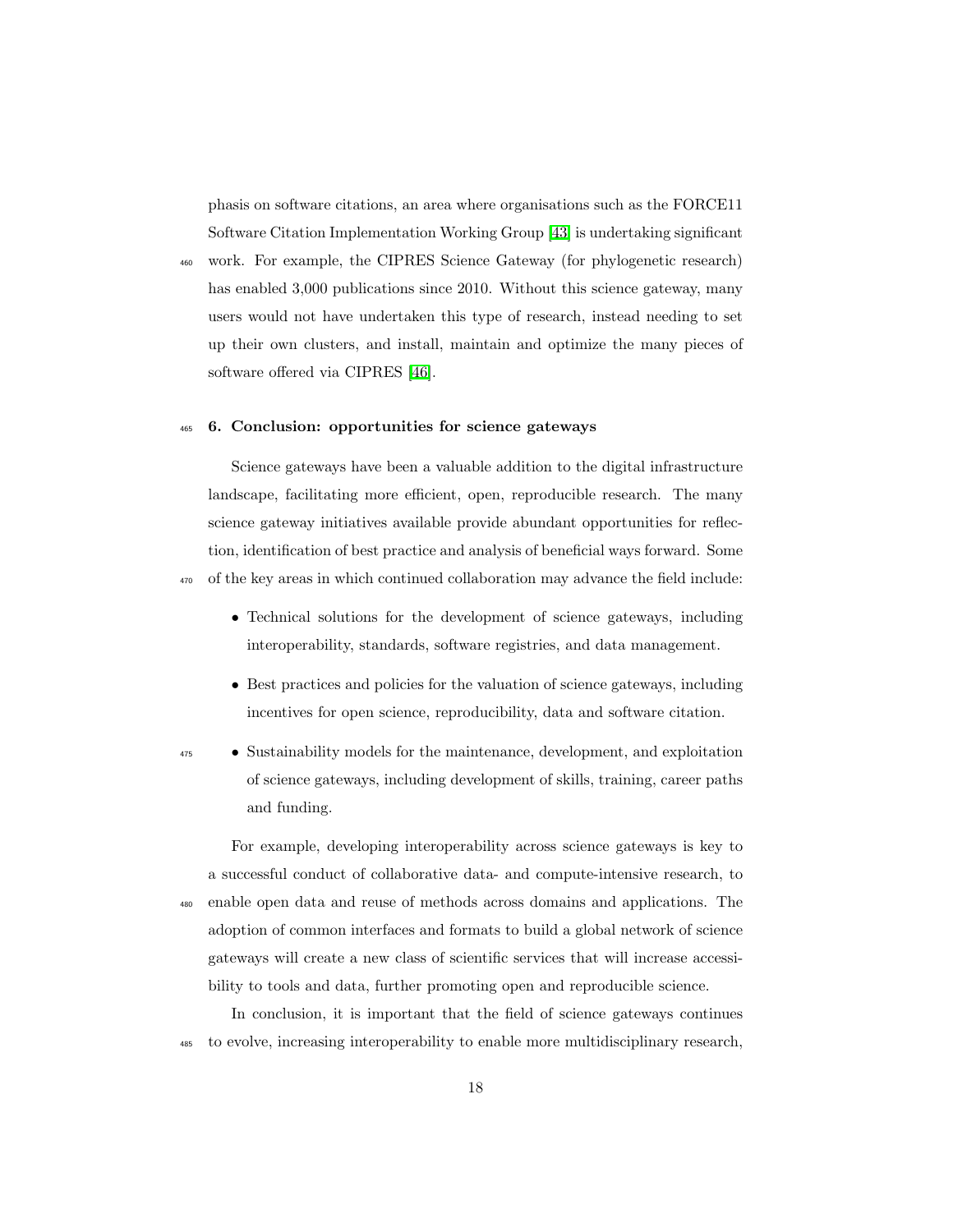increasing collaboration and sharing mechanisms, to facilitate more efficient, open, and reproducible research. Appropriately skilled users and developers also need to be trained in tandem with this software infrastructure, to ensure the maximum value of the infrastructure is realized and to further facilitate in-

- <sup>490</sup> creased research impacts. The ongoing investment in national and international programs, in tandem with community and disciplinary initiatives, are facilitating the development of many communities of practice to address these issues, including ways to demonstrate the value of contributions of individuals, science gateways, and national and international programs to this field. Increasing coor-
- <sup>495</sup> dination across these varied initiatives will continue to improve identification of best practice and development of policies and standards, enhancing the ability of science gateways to increase the impact of research.

#### References

- [1] S. Shahand, Science gateways for biomedical big data analysis, University
- <sup>500</sup> of Amsterdam, Amsterdam, 2015. URL: [http://hdl.handle.net/11245/](http://hdl.handle.net/11245/1.490613) [1.490613](http://hdl.handle.net/11245/1.490613).
	- [2] Wikipedia, Science gateway, 2018. URL: [https://en.wikipedia.org/](https://en.wikipedia.org/wiki/Science_gateway) [wiki/Science\\_gateway](https://en.wikipedia.org/wiki/Science_gateway), [Accessed: 20 May 2018].
- [3] Nectar, Nectar impact, 2016. URL: [https://nectar.org.au/](https://nectar.org.au/nectar-impact/) 505 [nectar-impact/](https://nectar.org.au/nectar-impact/), [Accessed: 20 May 2018].
	- [4] Jisc, Virtual research environment programme, 2014. URL: [http:](http://webarchive.nationalarchives.gov.uk/20140702163345/http://www.jisc.ac.uk/whatwedo/programmes/vre.aspx) [//webarchive.nationalarchives.gov.uk/20140702163345/http:](http://webarchive.nationalarchives.gov.uk/20140702163345/http://www.jisc.ac.uk/whatwedo/programmes/vre.aspx) [//www.jisc.ac.uk/whatwedo/programmes/vre.aspx](http://webarchive.nationalarchives.gov.uk/20140702163345/http://www.jisc.ac.uk/whatwedo/programmes/vre.aspx), [Accessed: 20 May 2018].
- <sup>510</sup> [5] European Comission, EINFRA-9-2015 e-Infrastructures for virtual research environments (VRE), 2015. URL: [https://cordis.europa.eu/](https://cordis.europa.eu/programme/rcn/664625_en.html) [programme/rcn/664625\\_en.html](https://cordis.europa.eu/programme/rcn/664625_en.html), [Accessed: 20 May 2018].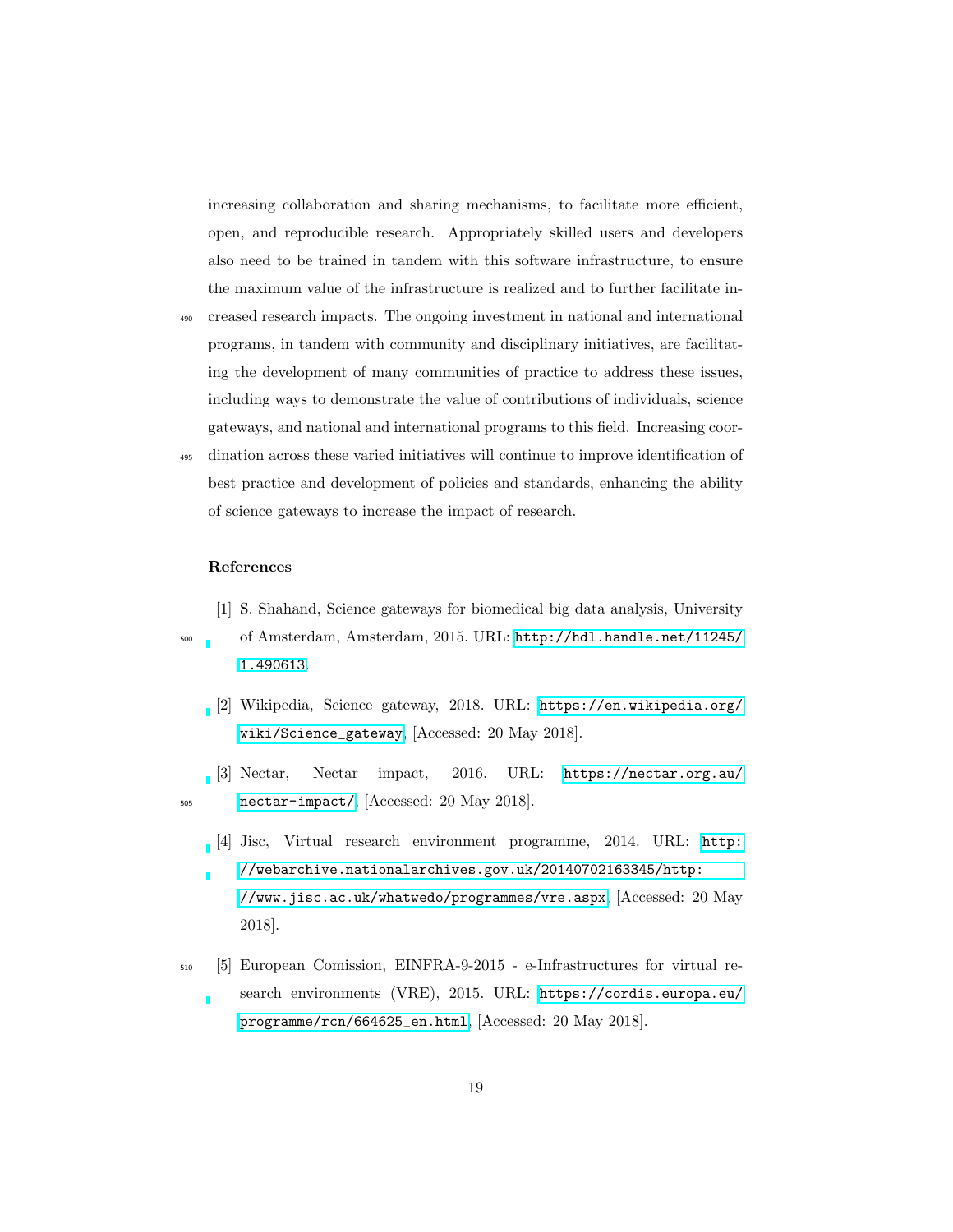- [6] A. Carusi, T. Reimer, Virtual research environment collaborative landscape
- study, 2010. URL: [https://spiral.imperial.ac.uk/bitstream/10044/](https://spiral.imperial.ac.uk/bitstream/10044/1/18568/2/vrelandscapereport.pdf) 515 [1/18568/2/vrelandscapereport.pdf](https://spiral.imperial.ac.uk/bitstream/10044/1/18568/2/vrelandscapereport.pdf)
	- [7] L. Candela, D. Castelli, P. Pagano, Virtual research environments: An overview and a research agenda, Data Science Journal 12 (2013) GRDI75– GRDI81.
- [8] J. Lave, E. Wenger, Situated Learning: Legitimate Peripheral Participa-<sup>520</sup> tion, Cambridge University Press, 1991.
	- [9] CANARIE, Research Platforms, 2017. URL: [https://www.canarie.ca/](https://www.canarie.ca/software/platforms/) [software/platforms/](https://www.canarie.ca/software/platforms/), [Accessed: 20 May 2018].
	- [\[](http://sciencegateways.org/about/)10] SGCI, Science Gateway Community Institute, 2015. URL: [http://](http://sciencegateways.org/about/) [sciencegateways.org/about/](http://sciencegateways.org/about/), [Accessed: 20 May 2018].
- <sup>525</sup> [11] National Science Foundation, Software Infrastructure for Sustained Innovation, 2016. URL: [https://www.nsf.gov/publications/pub\\_summ.](https://www.nsf.gov/publications/pub_summ.jsp?ods_key=nsf17526) [jsp?ods\\_key=nsf17526](https://www.nsf.gov/publications/pub_summ.jsp?ods_key=nsf17526), [Accessed: 20 May 2018].
	- [12] P. Kacsuk (Ed.), Science Gateways for Distributed Computing Infrastructures: Development framework and exploitation by scientific user commu-
- 
- 530 nities, Springer, Amsterdam, 2014. doi:<sup>[10.1007/978-3-319-11268-8](http://dx.doi.org/10.1007/978-3-319-11268-8)</sup>.
	- [13] V. Ardizzone, R. Barbera, A. Calanducci, M. Fargetta, E. Ingr, I. Porro, G. La Rocca, S. Monforte, R. Ricceri, R. Rotondo, D. Scardaci, A. Schenone, The DECIDE Science Gateway, J Grid Computing 10 (2012) 689707.
- <sup>535</sup> [14] FutureGateway Application Programming Interface, n.d. URL: [https://www.indigo-datacloud.eu/](https://www.indigo-datacloud.eu/future-gateways-programmable-scientific-portal) [future-gateways-programmable-scientific-portal](https://www.indigo-datacloud.eu/future-gateways-programmable-scientific-portal), [Accessed: 7 June 2018].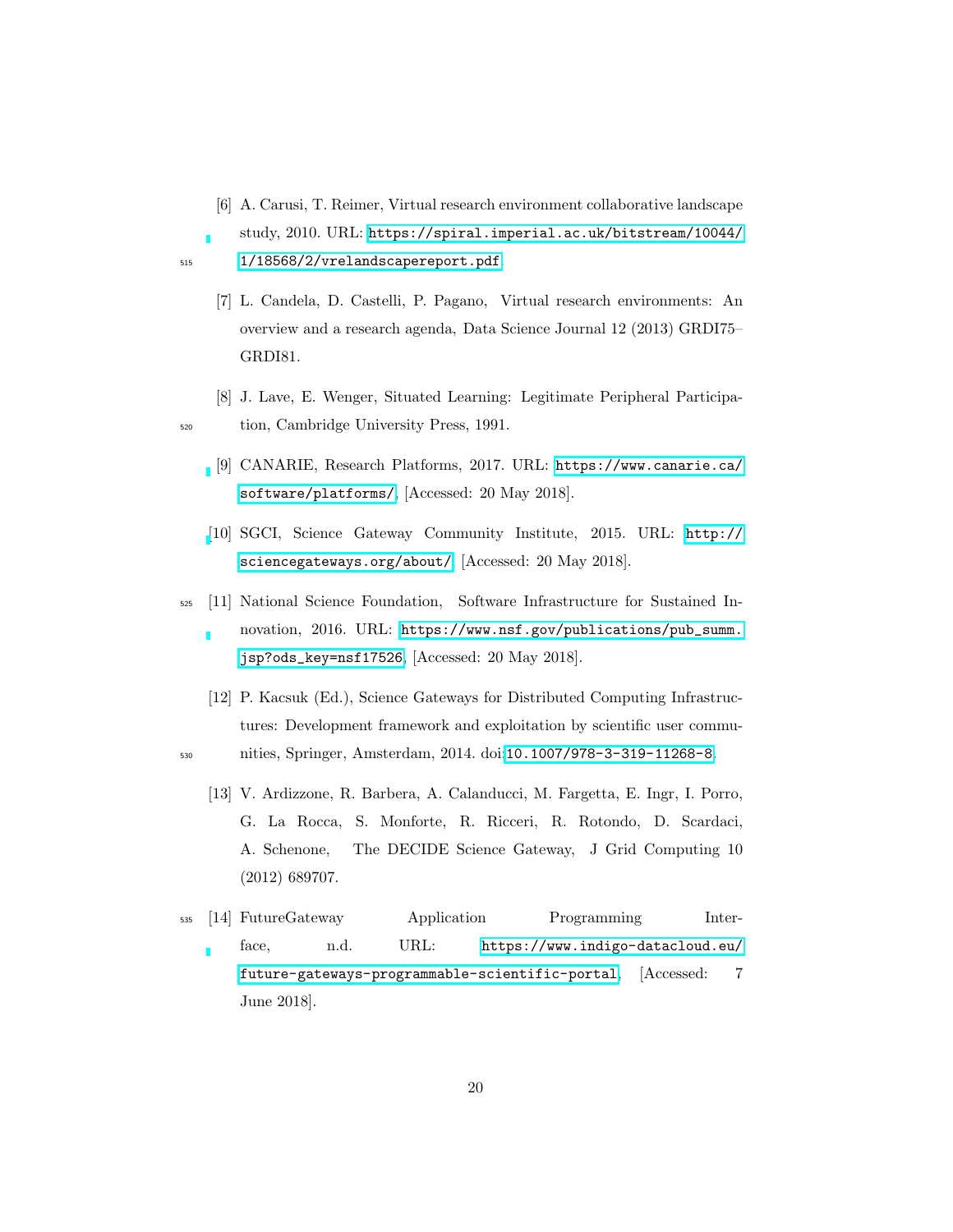[15] European Comission, Six new projects on e-Infrastructures <sub>540</sub> for virtual research environments, 2015. URL: [https:](https://ec.europa.eu/programmes/horizon2020/en/news/six-new-projects-e-infrastructures-virtual-research-environments) [//ec.europa.eu/programmes/horizon2020/en/news/](https://ec.europa.eu/programmes/horizon2020/en/news/six-new-projects-e-infrastructures-virtual-research-environments) [six-new-projects-e-infrastructures-virtual-research-environments](https://ec.europa.eu/programmes/horizon2020/en/news/six-new-projects-e-infrastructures-virtual-research-environments), [Accessed: 20 May 2018]. [\[](http://www.vre4eic.eu/publications/press-releases/69-a-4-37m-european-investment-towards-next-generation-virtual-research-environments-for-70-000-researchers)16] VRE4EIC, Press release, 2016. URL: [http://](http://www.vre4eic.eu/publications/press-releases/69-a-4-37m-european-investment-towards-next-generation-virtual-research-environments-for-70-000-researchers) <sup>545</sup> [www.vre4eic.eu/publications/press-releases/](http://www.vre4eic.eu/publications/press-releases/69-a-4-37m-european-investment-towards-next-generation-virtual-research-environments-for-70-000-researchers)  $69-a-4-37$ m-european-investment-towards-next-generation-virtual-research-environments-for-[Accessed: 20 May 2018]. [17] Sci-GaIA, About The Sci-GaIA project Energising Scientific Endeavour through Science Gateways and e-Infrastructures in Africa, 2015. URL: <sup>550</sup> <http://www.sci-gaia.eu/about-sci-gaia/>, [Accessed: 20 May 2018]. [\[](http://www.icsciencegateways.org/)18] ICSG, International Coalition on Science Gateways, n.d. URL: [http://](http://www.icsciencegateways.org/) [www.icsciencegateways.org/](http://www.icsciencegateways.org/), [Accessed: 20 May 2018]. [19] Research Data Alliance, Virtual Research Environment Interest Group, n.d. URL: <https://rd-alliance.org/groups/vre-ig.html>, [Accessed: <sup>555</sup> 20 May 2018]. [20] Extreme Science and Engineering Discovery Environment, n.d. URL: <https://www.xsede.org/>, [Accessed: 28 Oct 2018]. [21] PEARC: Practice & Experience in Advanced Research Computing Conference Series, n.d. URL: <https://www.pearc.org/>, [Accessed: 4 Nov 2018]. <sup>560</sup> [22] International Workshop on Science Gateways, About IWSG, n.d. URL: <http://iwsg-life.org/site/iwsglife/>, [Accessed: 20 May 2018]. [23] Journal of Grid Computing, Special Issue: Science Gateways, volume 10, 2012. doi:[10.1007/s10723-012-9245-0](http://dx.doi.org/10.1007/s10723-012-9245-0). [24] S. Gesing, N. Wilkins-Diehr, M. Barker, G. Pierantoni, Science gateway

<sup>565</sup> workshops 2015 special issue conference publications, Journal of Grid Computing 14 (2016) 495–498.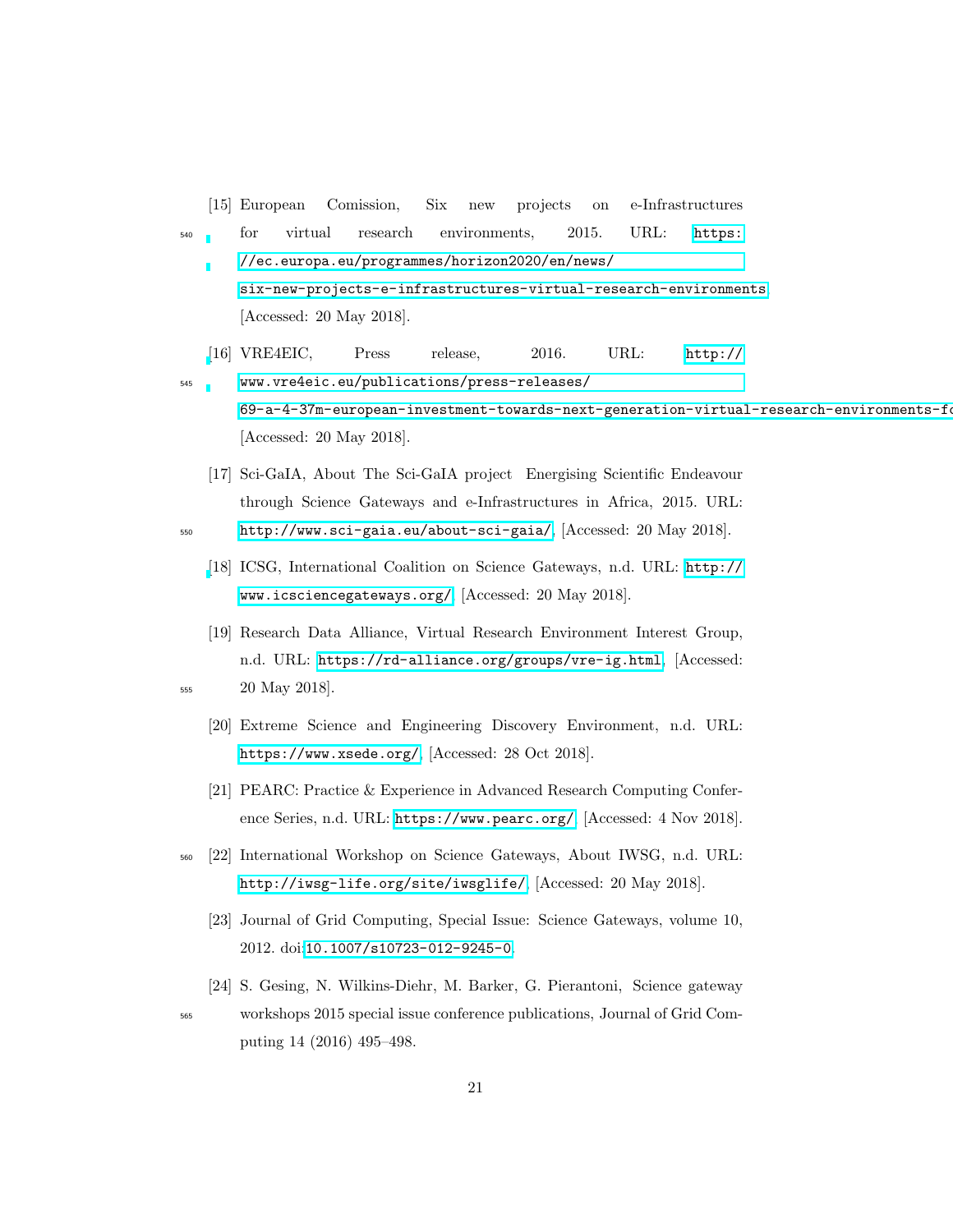- [25] Concurrency and Computation: Practice and Experience, Special Issue on Workshop on Grid Computing Portals (GCE 2005), volume 19, 2007. doi:[10.1002/cpe.1258](http://dx.doi.org/10.1002/cpe.1258).
- <sup>570</sup> [26] Concurrency and Computation: Practice and Experience, Special Issue: Science Gateways-Common Community Interfaces to Grid Resources, vol-ume 19, 2007. doi: [10.1002/cpe.1098](http://dx.doi.org/10.1002/cpe.1098).
	- [27] S. Gesing, J. van Hemert, P. Kacsuk, O. Kohlbacher, Special issue: portals for life sciences – providing intuitive access to bioinformatic tools, Concur-
- <sub>575</sub> rency and Computation: Practice and Experience 23 (2011).
	- [28] Concurrency and Computation: Practice and Experience, Special Issue: Science Gateway Workshop 2013 (SGW 2013), volume 27, 2015. URL: <https://onlinelibrary.wiley.com/toc/15320634/2015/27/2>.
	- [29] N. Wilkins-Diehr, S. Gesing, T. Kiss, Science gateway workshops 2013 spe-

<sup>580</sup> cial issue conference publications, Concurrency and Computation: Practice and Experience 27 (2014) 253–257.

- [30] N. Wilkins-Diehr, S. Gesing, T. Kiss, Science gateway workshops 2014 special issue conference publications, Concurrency and Computation: Practice and Experience 27 (2015) 4247–4251.
- <sup>585</sup> [31] Concurrency and Computation: Practice and Experience, GCE'15 Special Issue Conference Publications, volume 28, 2015. doi:[10.1002/cpe.3743](http://dx.doi.org/10.1002/cpe.3743).
- [32] T. Sherif, P. Rioux, M.-E. Rousseau, N. Kassis, N. Beck, R. Adalat, S. Das, T. Glatard, A. C. Evans, CBRAIN: a web-based, distributed computing platform for collaborative neuroimaging research, Frontiers in Neuroinfor-<sup>590</sup> matics 8 (2014) 54.
- 
- [33] K. Madhavan, L. Zentner, V. Farnsworth, S. Shivarajapura, M. Zentner, N. Denny, G. Klimeck, nanoHUB.org: Cloud-based Services for Nanoscale Modelling, Simulation, and Education, Nanotechnology Reviews 2 (2013) 107–117.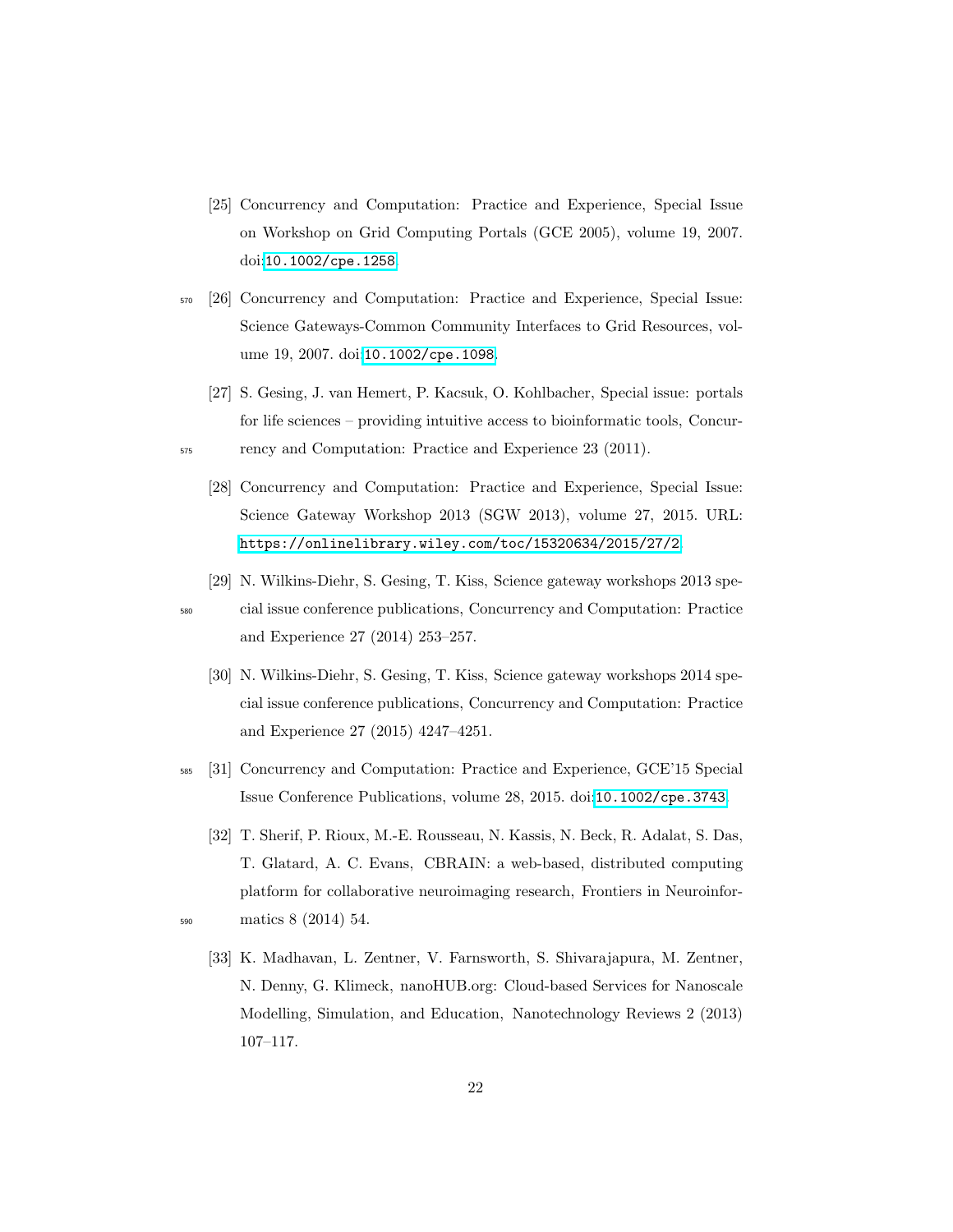- <sup>595</sup> [34] M. Zentner, R. Zink, HUBzero and CatalyzeCare: A community-driven platform for data sharing and collaboration in medical informatics research, PeerJ Preprints 5:e2819v1 (2017).
	- [35] Apache Airavata, n.d. URL: <https://airavata.apache.org/>, [Accessed: 7 June 2018].
- <sup>600</sup> [36] HUBzero website, n.d. URL: <http://hubzero.org>, [Accessed: 1 June 2018].
	- [37] Galaxy Project website, n.d. URL: <https://galaxyproject.org/>, [Accessed: 7 June 2018].
- [38] Drupal website, n.d. URL: <https://www.drupal.org/>, [Accessed: 7 June <sup>605</sup> 2018].
	- [39] Django Project website, n.d. URL: <https://www.djangoproject.com/>, [Accessed: 7 June 2018].
	- [40] The EVER-EST project, n.d. URL: <https://ever-est.eu/about>, [Accessed: 5 June 2018].
- <sup>610</sup> [41] Zooniverse webiste, n.d. URL: <https://www.zooniverse.org>, [Accessed: 5 June 2018].
	- [42] Working toward Sustainable Software for Science: Practice and Experiences, n.d. URL: <http://wssspe.researchcomputing.org.uk/>, [Accessed: 7 June 2018].
- <sup>615</sup> [43] FORCE11, Software Citation Implementation Working Group, 2017. URL: [https://www.force11.org/group/](https://www.force11.org/group/software-citation-implementation-working-group) [software-citation-implementation-working-group](https://www.force11.org/group/software-citation-implementation-working-group), [Accessed: 10 June 2018].
- [44] Center for Open Science website, n.d. URL: <https://cos.io/>, [Accessed: <sup>620</sup> 7 June 2018].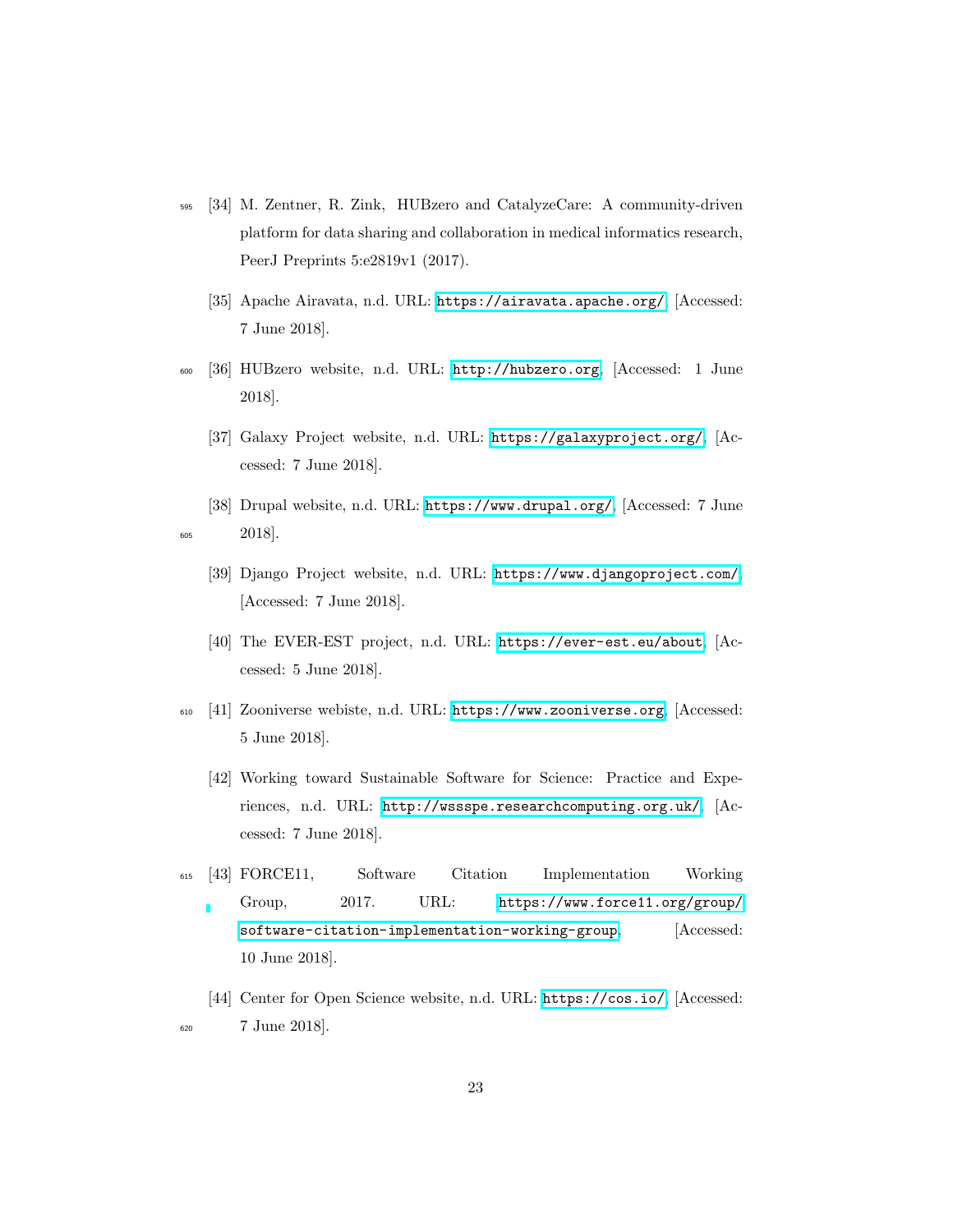- [\[](https://github.com/CVL-dev)45] Characterisation Virtual Lab research software portal, n.d. URL: [https:](https://github.com/CVL-dev) [//github.com/CVL-dev](https://github.com/CVL-dev), [Accessed: 7 June 2018].
- [46] M. A. Miller, W. Pfeiffer, T. Schwartz, The CIPRES Science Gateway: Enabling High-impact Science for Phylogenetics Researchers with Limited

<sup>625</sup> Resources, in: Proceedings of the 1st Conference of the Extreme Science and Engineering Discovery Environment: Bridging from the eXtreme to the Campus and Beyond, XSEDE'12, ACM, New York, NY, USA, 2012, pp. 39:1–39:8. doi:[10.1145/2335755.2335836](http://dx.doi.org/10.1145/2335755.2335836).

- [\[](http://agaveapi.co/)47] Texas Advanced Computing Centre, Agave Platform, 2016. URL: [http:](http://agaveapi.co/)  $_{630}$  [//agaveapi.co/](http://agaveapi.co/),  $[Accessed: 20 May 2018]$ .
	- [48] CARMIN, Common API for Research Medical Imaging Network, n.d. URL: <https://github.com/CARMIN-org>, [Accessed: 20 May 2018].
	- [\[](http://www.commonwl.org/)49] CWL, Common Workflow Language, n.d. URL: [http://www.commonwl.](http://www.commonwl.org/) [org/](http://www.commonwl.org/), [Accessed: 20 May 2018].
- <sup>635</sup> [50] T. Glatard, G. Kiar, T. Aumentado-Armstrong, N. Beck, P. Bellec, R. Bernard, A. Bonnet, S. Camarasu-Pop, F. Cervenansky, S. Das, R. F. da Silva, G. Flandin, P. Girard, K. J. Gorgolewski, C. R. G. Guttmann, V. Hayot-Sasson, P. Quirion, P. Rioux, M. Rousseau, A. C. Evans, Boutiques: a flexible framework for automated application integration in <sup>640</sup> computing platforms, 2017. URL: <http://arxiv.org/abs/1711.09713>.

[arXiv:abs/1711.09713](http://arxiv.org/abs/abs/1711.09713).

- [\[](http://nidm.nidash.org/)51] NIDM Working Group, Neuroimaging Data Model, n.d. URL: [http://](http://nidm.nidash.org/) [nidm.nidash.org/](http://nidm.nidash.org/), [Accessed: 20 May 2018].
- [52] K. J. Gorgolewski, T. Auer, V. D. Calhoun, R. C. Craddock, S. Das, E. P.
- <sup>645</sup> Du↵, G. Flandin, S. S. Ghosh, T. Glatard, Y. O. Halchenko, D. A. Handwerker, M. Hanke, D. Keator, X. Li, Z. Michael, C. Maumet, B. N. Nichols, T. E. Nichols, J. Pellman, J.-B. Poline, A. Rokem, G. Schaefer, V. Sochat,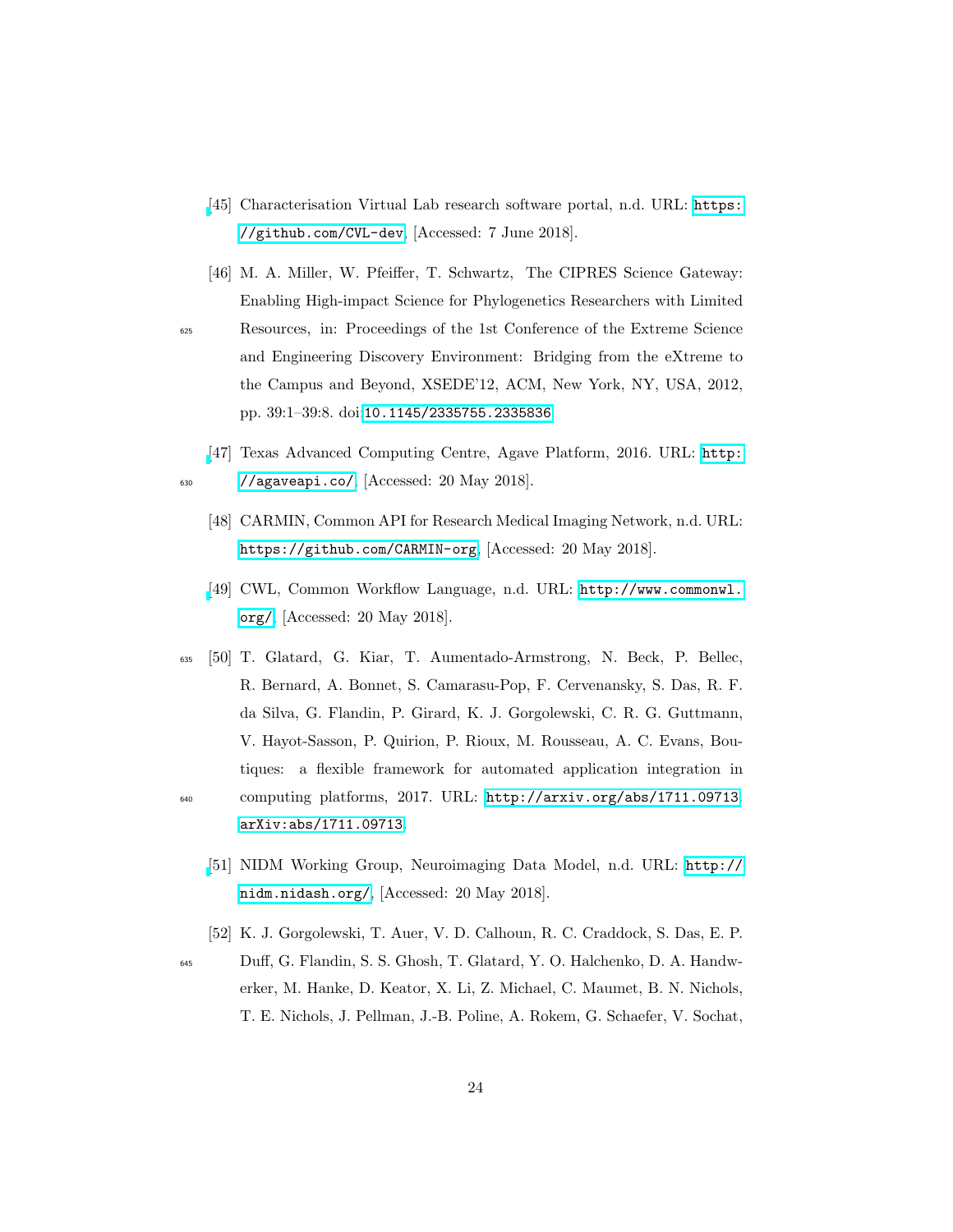W. Triplett, J. A. Turner, G. Varoquaux, R. A. Poldrack, The brain imaging data structure, a format for organizing and describing outputs of neu-<sup>650</sup> roimaging experiments, Scientific Data 3 (2016) 175–191.

- [53] F. Rubelt, C. E. Busse, S. A. C. Bukhari, J.-P. Brckert, E. Mariotti-Ferrandiz, L. G. Cowell, N. M. Corey T Watson, W. J. Faison, U. Hershberg, U. Laserson, B. D. Corrie, M. M. Davis, B. Peters, J. K. S. Marie-Paule Lefranc, F. Breden, The AIRR Community, E. T. L. Prak, S. H. <sup>655</sup> Kleinstein, Adaptive immune receptor repertoire community recommendations for sharing immune-repertoire sequencing data, Nat Immunol 18 (2017) 1274–1278.
	- [54] F. Breden, E. T. Luning Prak, B. Peters, F. Rubelt, C. A. Schramm, C. E. Busse, J. A. Vander Heiden, S. Christley, S. A. C. Bukhari, A. Thorogood,
- <sup>660</sup> F. A. Matsen IV, Y. Wine, U. Laserson, D. Klatzmann, D. C. Douek, M.-P. Lefranc, A. M. Collins, T. Bubela, S. H. Kleinstein, C. T. Watson, L. G. Cowell, J. K. Scott, T. B. Kepler, Reproducibility and reuse of adaptive immune receptor repertoire data, Frontiers in Immunology 8 (2017) 1418.
- [\[](http://www.ivoa.net/)55] IVOA, International Virtual Observatory Alliance, n.d. URL: [http://www.](http://www.ivoa.net/) <sup>665</sup> [ivoa.net/](http://www.ivoa.net/), [Accessed: 20 May 2018].
	- [56] AARC, Authentication and Authorisation for Research and Collaboration project website, n.d. URL: <https://aarc-project.eu/about/>, [Accessed: 1 June 2018].
- [\[](https://wiki.egi.eu/wiki/AAI)57] EGI, EGI AAI Check-in Service, n.d. URL: [https://wiki.egi.eu/wiki/](https://wiki.egi.eu/wiki/AAI)  $\overline{\text{AAI}}$  $\overline{\text{AAI}}$  $\overline{\text{AAI}}$ ,  $\overline{\text{Accessed}}$ : 1 June 2018.

- [58] INDIGO-DataCloud project website (INtegrating Distributed data Infrastructures for Global ExplOitation), n.d. URL: [https://www.](https://www.indigo-datacloud.eu/the_project) [indigo-datacloud.eu/the\\_project](https://www.indigo-datacloud.eu/the_project), [Accessed: 1 June 2018].
- [59] A. Costa, P. Massimino, M. Bandieramonte, U. Becciani, M. Krokos, <sup>675</sup> C. Pistagna, S. Riggi, E. Sciacca, F. Vitello, An innovative science gateway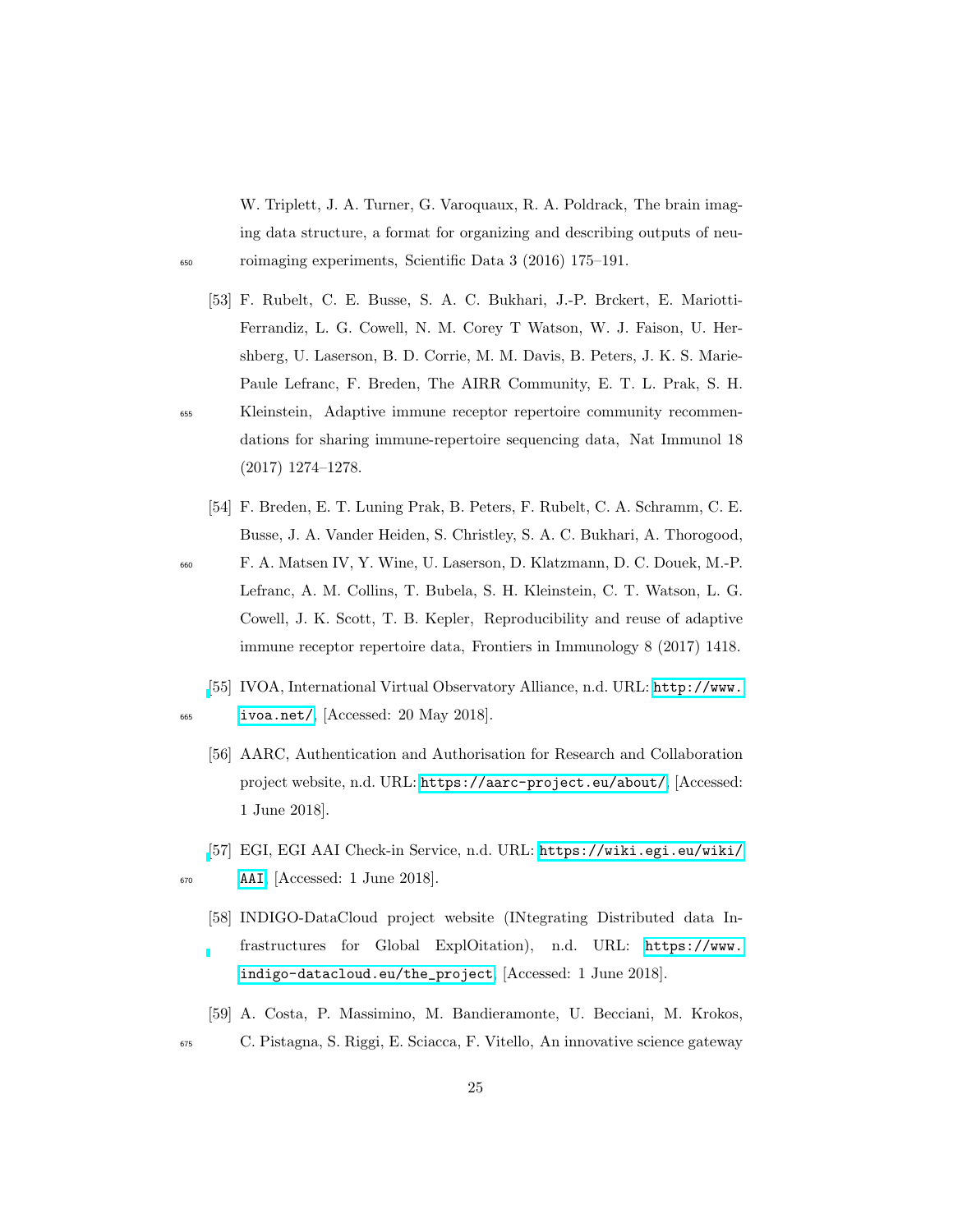for the cherenkov telescope array, Journal of Grid Computing 13 (2015) 547–559.

- [60] Alces Flight Compute website, n.d. URL: <https://alces-flight.com/>, [Accessed: 1 June 2018].
- <sup>680</sup> [61] GitHub website, n.d. URL: <http://github.com>, [Accessed: 5 June 2018].
	- [62] OpenHatch website, n.d. URL: <http://openhatch.org/>, [Accessed: 5 June 2018].
	- [\[](http://science.canarie.ca)63] CANARIE research software portal, n.d. URL: [http://science.canarie.](http://science.canarie.ca) [ca](http://science.canarie.ca), [Accessed: 5 June 2018].
- <sup>685</sup> [\[](https://en.wikipedia.org/wiki/IPlant_Collaborative)64] iPlant Collaborative, n.d. URL: [https://en.wikipedia.org/wiki/](https://en.wikipedia.org/wiki/IPlant_Collaborative) [IPlant\\_Collaborative](https://en.wikipedia.org/wiki/IPlant_Collaborative), [Accessed: 5 June 2018].
	- [65] CYVERSE website, n.d. URL: <http://www.cyverse.org/>, [Accessed: 5 June 2018].
- [66] CLEERhub, n.d. URL: <https://stemedhub.org/groups/cleerhub>, [Ac-<sup>690</sup> cessed: 5 June 2018].
	- [\[](http://js-156-75.jetstream-cloud.org/vortexshedding/)67] Vortex-Induced Vibration Simulation Website, n.d. URL: [http://](http://js-156-75.jetstream-cloud.org/vortexshedding/) [js-156-75.jetstream-cloud.org/vortexshedding/](http://js-156-75.jetstream-cloud.org/vortexshedding/), [Accessed: 5 June 2018].
- [68] Indiana University School of Informatics, Computing, and Engi-<sup>695</sup> neering, Course: Science Gateway Architectures, Fall 2017. URL:
	- [https://www.sice.indiana.edu/graduate/courses/index.html?](https://www.sice.indiana.edu/graduate/courses/index.html?number=b649&department=CSCI) [number=b649&department=CSCI](https://www.sice.indiana.edu/graduate/courses/index.html?number=b649&department=CSCI), [Accessed: 5 June 2018].
- [69] C. Huijbers, EcoEd training for first-rate science education, n.d. URL: [http://www.bccvl.org.au/](http://www.bccvl.org.au/ecoed-training-for-first-rate-science-education/) <sup>700</sup> [ecoed-training-for-first-rate-science-education/](http://www.bccvl.org.au/ecoed-training-for-first-rate-science-education/), [Accessed: 5 June 2018].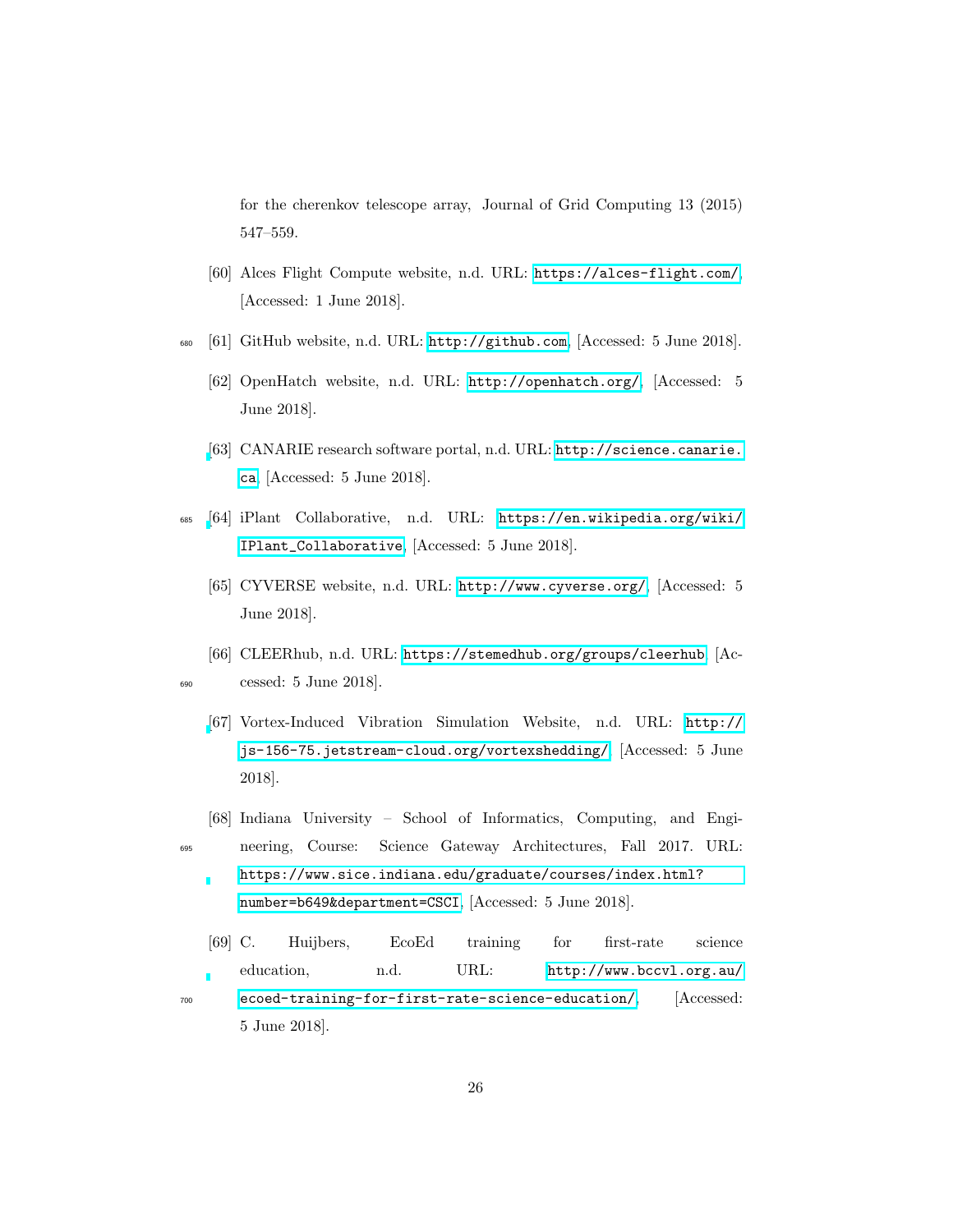- [70] A. M. Smith, D. K. Katz, K. E. Niemeyer, FORCE11 Software Citation Working Group, Software Citation Principles, PeerJ Computer Science 2:e86 (2016).
- <sup>705</sup> [71] XSEDE: The Extreme Science and Engineering Discovery Environment, Interim project report 5, 2018. URL: <http://hdl.handle.net/2142/99773>.
	- [72] M. S. Mayernik, D. L. Hart, K. Maull, N. M. Weber, Assessing and tracing the outcomes and impact of research infrastructures, Journal of the Association for Information Science and Technology 68 (2016) 1341–1359.
- <sup>710</sup> [73] N. Beagrie, J. Houghton, The value and impact of the European Bioinfor
	- matics Institute, 2016. URL: [https://beagrie.com/static/resource/](https://beagrie.com/static/resource/EBI-impact-report.pdf) [EBI-impact-report.pdf](https://beagrie.com/static/resource/EBI-impact-report.pdf).
- [\[](https://nectar.org.au/vls-have-huge-economic-research-impact/)74] Nectar, Nectar virtual labs have huge impact, n.d. URL: [https://nectar.](https://nectar.org.au/vls-have-huge-economic-research-impact/) [org.au/vls-have-huge-economic-research-impact/](https://nectar.org.au/vls-have-huge-economic-research-impact/), [Accessed: 5 <sup>715</sup> June 2018].
- [75] J. Hannay, C. MacLeod, J. Singer, H. Langtangen, D. Pfahl, G. Wilson, How do scientists develop and use scientific software, in: Proceedings of 2009 ICSE Workshop on Software Engineering for Computational Science and Engineering, ACM Computer Science, 2009, pp. 1–8. doi:[10.1109/](http://dx.doi.org/10.1109/SECSE.2009.5069155) 720 **SECSE. 2009. 5069155.**

- [76] K. A. Lawrence, M. Zentner, N. Wilkins-Diehr, J. A. Wernert, M. Pierce, S. M. Marru, Science gateways today and tomorrow: Positive perspectives of nearly 5,000 members of the research community, Concurrency and Computation: Practice and Experience 27 (2015) 4252–5268.
- <sup>725</sup> [77] T. Wiedmann, An input-output virtual laboratory in practice survey of uptake, usage and applications of the first operational IELab, Economic Systems Research 29 (2017) 296–312.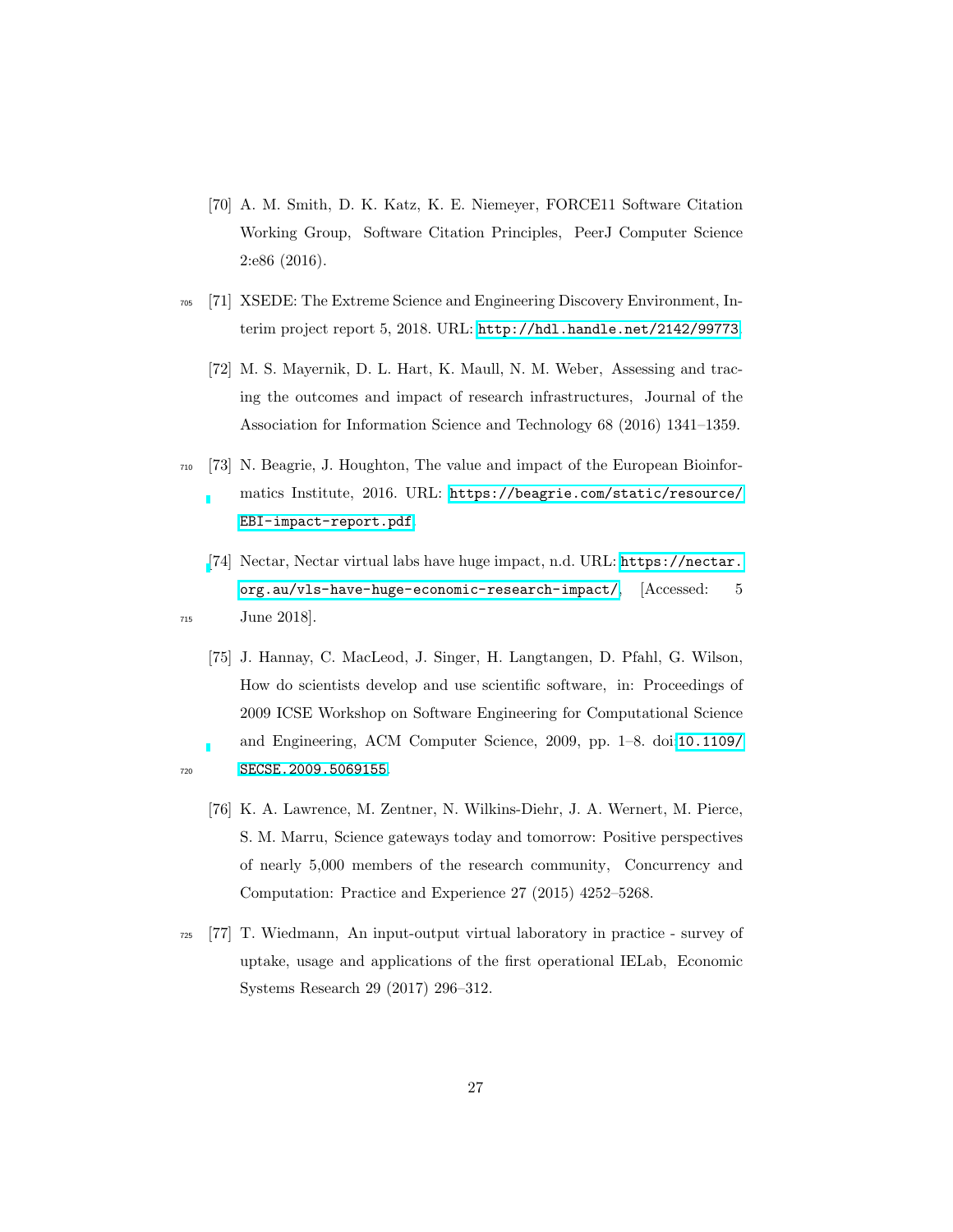### Author contributions

All authors participated in the conception and writing of the paper and also <sup>730</sup> approved the manuscript.

### Funding sources

SG is funded via SGCI, NSF Award Number ACI-1547611, via US Research Software Sustainability Institute (URSSI) conceptualization, NSF Award Number ACI-1743188 and via the Center for Research Computing at the University <sup>735</sup> of Notre Dame as well as HUBzero. BC is a member of the iReceptor Project, which is supported by funding from CANARIE, the Canada Foundation for Innovation, and the BC Knowledge Development Fund. NCH is supported by EPSRC, BBSRC and ESRC Grant EP/N006410/1 for the UK Software Sustainability Institute and has received funding from Jisc in the last five years. <sup>740</sup> KJ is funded by the VRE4EIC project, which has received funding from the European Unions Horizon 2020 research and innovation programme under grant

#### Declaration of interest

agreement No 676247.

MB is employed by Nectar, and co-convenor of the ICSG and IWSG-A. <sup>745</sup> BC is a member of the CANARIE Software Technology Advisory Committee. HG is a member of the project team for the H2020-funded EVER-EST VRE initiative, co-chair of the RDA VRE interest group and also a member of the RDA Technical Advisory Board (TAB). SDO is part of SGCI, was part of the SCI-BUS project funded by the FP7 e-infrastructures program, and currently <sup>750</sup> acts as European Liaison for HUBzero. NCH is PI of the Software Sustainability Institute and a member of the US Research Software Sustainability Institute (URSSI) Advisory Committee. DSK and NCH are co-chairs of the FORCE11 Software Citation Implementation Working Group. DSK and SG are co-PIs of the US Research Software Sustainability Institute (URSSI) conceptualization.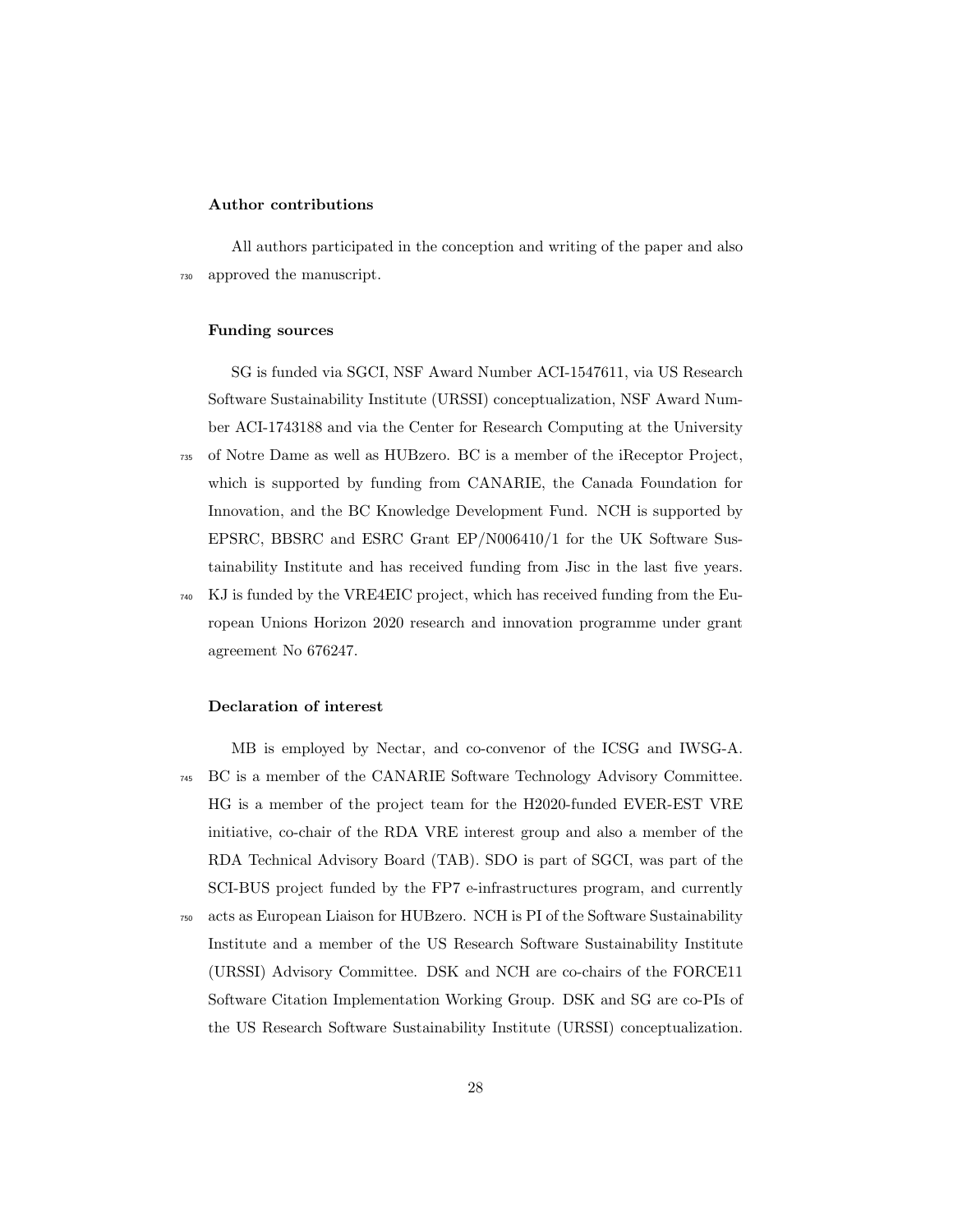<sup>755</sup> SG is part of SGCI, co-chair of the RDA VRE interest group, chair of the IEEE Technical Area on Science Gateways and PI of Evaluation of HUBzero as a Platform to Service a Diverse Set of Scientific Communities. LW is a co-chair of the RDA VRE interest group and has received funding from Nectar and the Australian National Data Service to develop the Virtual Geophysics Laboratory.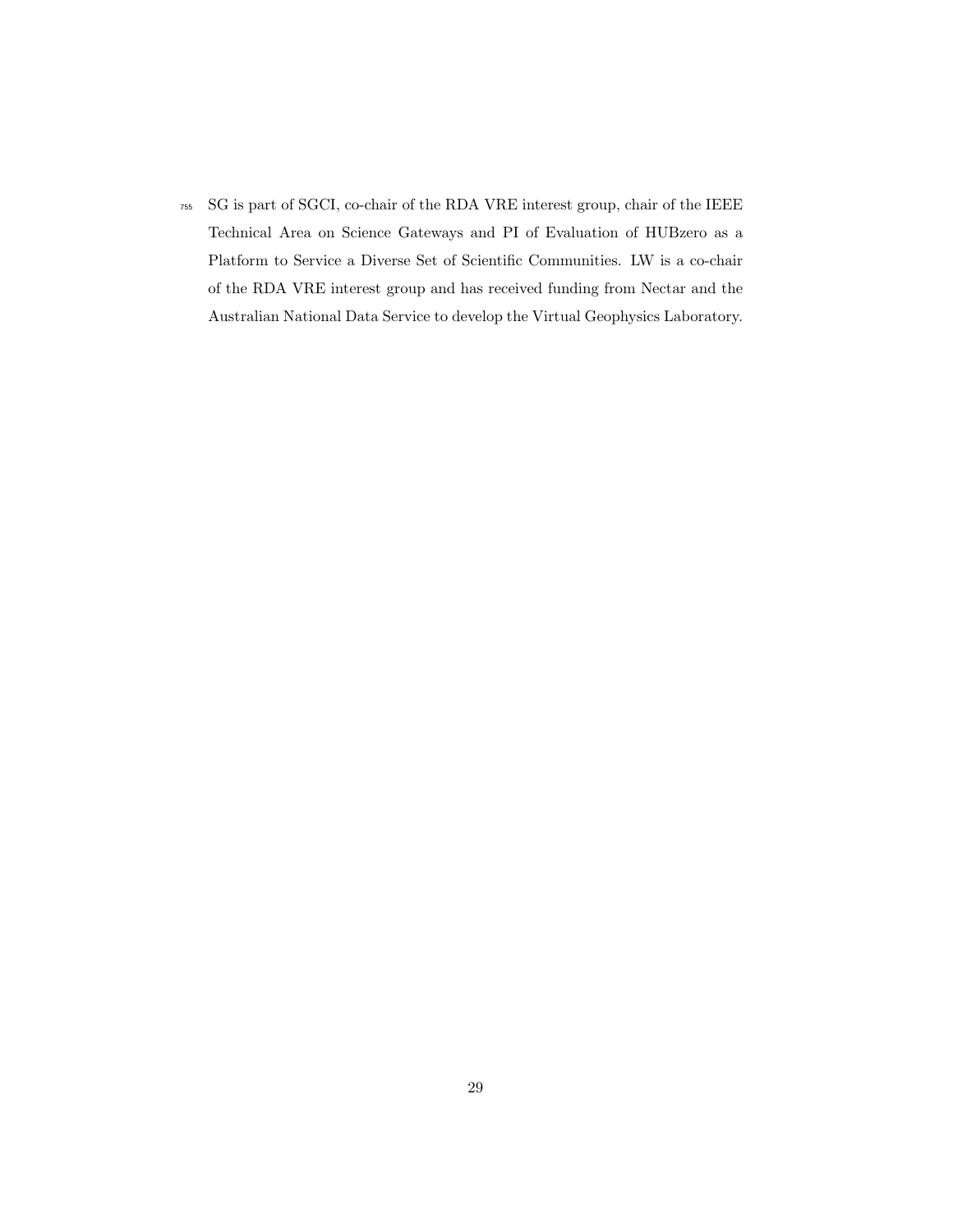Table 1: Overview of science gateways events showing year, number of presentations (talks and papers), event name, location, and links to the proceedings and/or program.

| Year | #  | Event                         | Location           | Proceedings and Agendas                                                                       |
|------|----|-------------------------------|--------------------|-----------------------------------------------------------------------------------------------|
| 2005 | 15 | ScienceGgateways <sup>1</sup> | Chicago, US-IL     | https://onlinelibrary.wiley.com/doi/pdf/10.1002/cpe.1098                                      |
| 2005 | 16 | GCE                           | Seattle, US-WA     | http://onlinelibrary.wiley.com/doi/10.1002/cpe.1258/full                                      |
| 2006 | 21 | GCE                           | Tampa, US-FL       | http://www.cogkit.org/GCE06                                                                   |
| 2007 | 20 | GCE                           | Reno, US-NV        | https://www.researchgate.net/publication/                                                     |
|      |    |                               |                    | 259366865_International_Workshop_on_Grid_Computing_Environments_2007_in_Conjunction_with_SC07 |
| 2008 | 13 | GCE                           | Austin, US-TX      | https://ieeexplore.ieee.org/xpl/mostRecentIssue.jsp?punumber=4729055                          |
| 2009 | 14 | GCE                           | Portland, US-OR    | http://dblp.uni-trier.de/db/conf/sc/gce2009.html                                              |
| 2009 | 18 | IWPLS <sup>2</sup>            | Edinburg, UK       | http://ceur-ws.org/Vol-513/                                                                   |
| 2010 | 13 | GCE                           | New Orleans, US-LA | http://www.proceedings.com/10226.html                                                         |
| 2010 | 19 | <b>IWSG</b>                   | Catania, IT        | http://agenda.ct.infn.it/event/347/                                                           |
| 2011 | 10 | GCE                           | Seattle, US-WA     | https://dl.acm.org/citation.cfm?id=2110486                                                    |
| 2011 | 25 | <b>IWSG-Life</b>              | London, UK         | https://sites.google.com/a/staff.westminster.ac.uk/iwsg-life2011                              |
|      |    |                               |                    | http://ceur-ws.org/Vol-819/                                                                   |

with Global Grid Forum

International Workshop on Portals for Life Sciences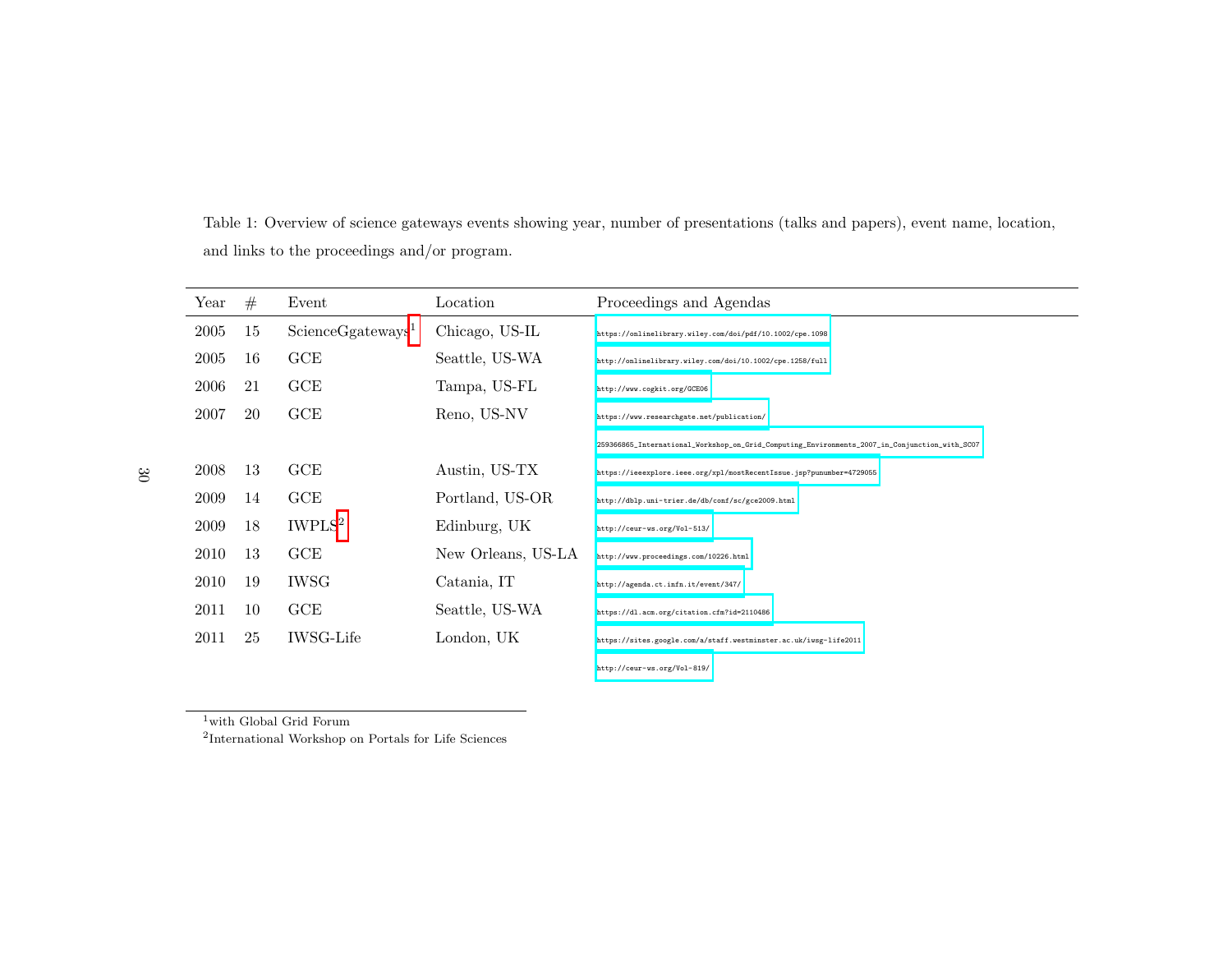| 2012 | 23   | <b>IWSG-Life</b>           | Amsterdam, NL       | https://sites.google.com/site/iwsglife2012                                                                        |
|------|------|----------------------------|---------------------|-------------------------------------------------------------------------------------------------------------------|
|      |      |                            |                     | http://ebooks.iospress.nl/volume/healthgrid-applications-and-technologies-meet-science-gateways-for-life-sciences |
| 2012 | n.a. | GCE                        |                     | not held this year                                                                                                |
| 2013 | 11   | SGCI Workshop <sup>3</sup> | Indianapolis, US-IN | https://ieeexplore.ieee.org/xpl/mostRecentIssue.jsp?punumber=6689497                                              |
| 2013 | 42   | <b>IWSG</b>                | Zurich, CH          | https://en.xing-events.com/iwsg2013.html                                                                          |
|      |      |                            |                     | http://ceur-ws.org/Vol-993/                                                                                       |
| 2014 | 13   | GCE                        | New Orleans, US-LA  | https://dl.acm.org/citation.cfm?id=2690887                                                                        |
| 2014 | 26   | <b>IWSG</b>                | Dublin, IE          | https://sites.google.com/a/my.westminster.ac.uk/iwsg2014/home/dates                                               |
|      |      |                            |                     | https://ieeexplore.ieee.org/xpl/mostRecentIssue.jsp?punumber=6881322                                              |
| 2015 | 16   | GCE                        | Boulder, US-CO      | https://onlinelibrary.wiley.com/doi/epdf/10.1002/cpe.3743                                                         |
| 2015 | 26   | <b>IWSG</b>                | Budapest, HU        | https://ieeexplore.ieee.org/xpl/mostRecentIssue.jsp?punumber=7217893                                              |
| 2015 | 14   | <b>IWSG-A</b>              | Brisbane, AU        | https://sites.google.com/site/iwsglife/about-iwsg-a/iwsg-a-2015                                                   |
| 2016 | 34   | Gateways                   | San Diego, US-CA    | https://sciencegateways.org/gateways2016/program                                                                  |
|      |      |                            |                     | https://gateways2016.figshare.com                                                                                 |
| 2016 | 30   | <b>IWSG</b>                | Rome, IT            | https://sites.google.com/a/nd.edu/iwsg2016/homehttp://ceur-ws.org/Vol-1871                                        |
| 2016 | 17   | <b>IWSG-A</b>              | Melbourne, AU       | https://sites.google.com/site/iwsglife/about-iwsg-a/iwsg-a-2016                                                   |

Table 1 – continued from previous page

While in conceptualization <sup>p</sup>hase

 $31\,$